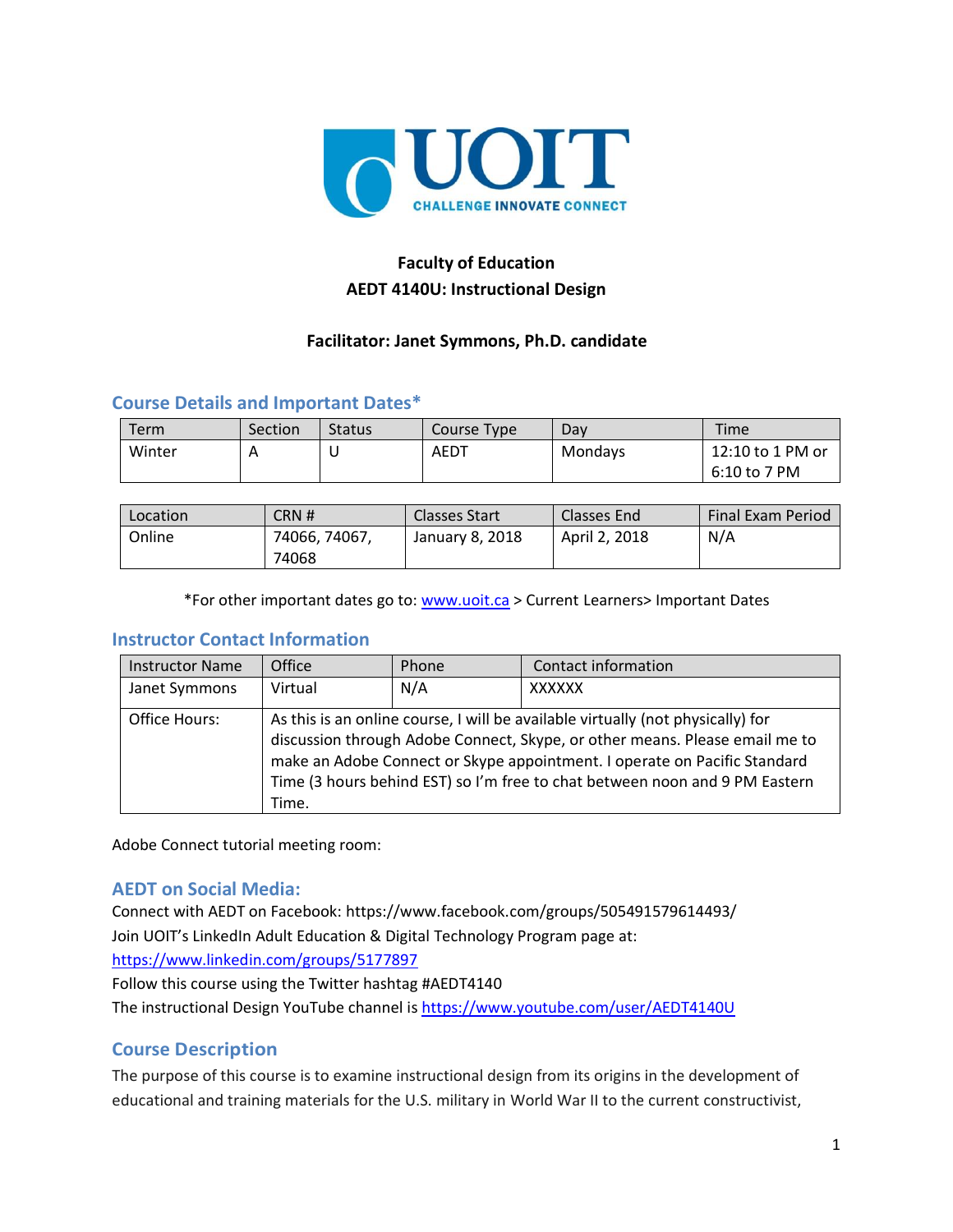social constructivist and connectivist design theories. Students will learn to recognize and explain both traditional approaches to instructional design rooted in behavioural theories of learning and current practices based on constructivist, constructionist and social constructivist thinking. Topics will include, but are not limited to the ADDIE model (analysis, design, development, implementation and evaluation) promoted by Dick and Carey, Robert Gagne's Conditions of Learning, and the work of curriculum theorist Ralph Tyler.

Pre-requisites: AEDT 2130U: Graphic Design, Digital Technologies and Learning AEDT 3140U: Creating Digital Tools Credits: 3.0 Hours: 36 hours

# **Learning Outcomes**

This course examines instructional design, its defining theories, approaches, frameworks and models. The course will also examine ID's current practices, and its development. Upon successful completion of the course, learners will be able to:

- 1. Describe typical instructional design components and their place in a variety of instructional design theories.
- 2. Apply instructional design principles to online education for adult learners.
- 3. Associate models of instructional design with underlying learning theories and use this knowledge to critique the applicability of instructional design to specific adult learning environments.
- 4. Distinguish between traditional instructional design models and contemporary models and show how the contemporary models reflect current thinking about teaching and learning, or fail to do so.
- 5. Analyze adult education learning materials or online learning courses and recommend improvements based on the application of principles of instructional design.
- 6. Demonstrate an understanding of the instructional development processes by using an instructional design model to prepare a specific learning product, such as a lesson, poster, presentation or a short course, program, or workshop.
- 7. Demonstrate skills in conducting a needs assessment and a learner analysis, writing instructional objectives, developing an instructional strategy, creating instructional materials that address the learning objectives and are aligned with needs, and evaluating learning outcomes.

# **Course Design and Web Environment**

AEDT4140 is a 36-hour (3 credit) course structured around 12 **mandatory** instructional units. Each unit is focused on a topic that contributes to or is an element of the instructional design process. The twelve units will be structured so that ideas, theories, collaboration, and practice activities are included in each weekly module.

Each of the 12 weekly modules include:

1. Approximately 45 minutes to an hour of video clips of the unit's topic, broken down into two or three 10-12-minute-long segments. A content expert (a professor from the Faculty of Education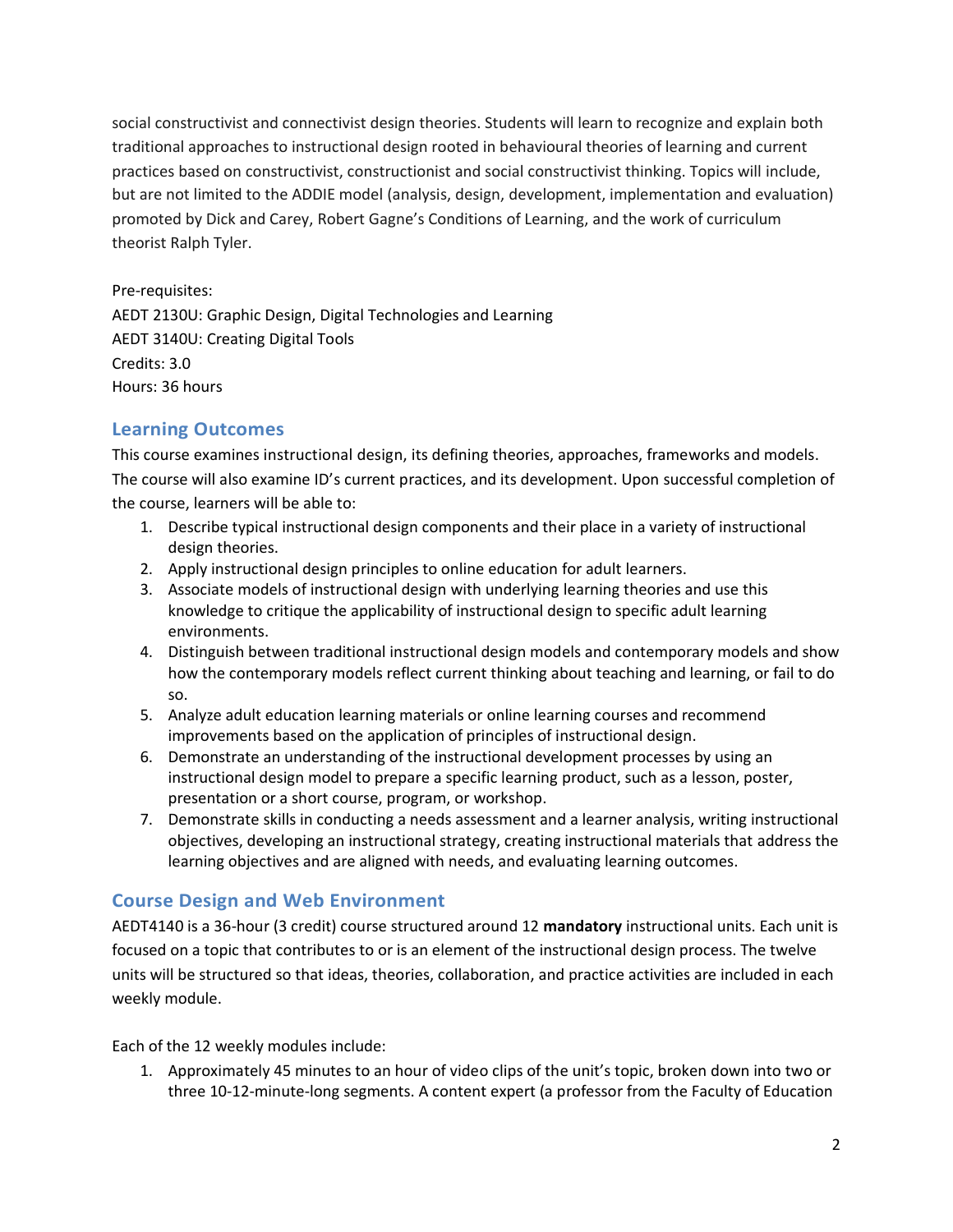or a recognized expert) wrote the video clip contents. All videos are publically available on the course's YouTube.com channel [\(http://www.youtube.com/aedt4140u\)](http://www.youtube.com/aedt4140u). Links to each video clip are provided in the course's Blackboard site or you may subscribe to the YouTube channel where all the videos are housed. The video clips MUST be viewed prior to the tutorial sessions.

- 2. 50 minutes of synchronous group of tutorial in Adobe Connect each week. Attendance at one of the two weekly sessions in Adobe Connect is **mandatory**. The tutorials in Adobe Connect were planned in detail by the facilitator (or content expert) to encourage an open discussion and exchange of ideas and experiences. The analysis and synthesis questions in each video clips are the jumping off point for the discussions. All learners are expected to contribute and explore the ill-structured, messy nature of the problems at hand. For this reason, it is critical that you watch the videos and do any associated readings or research prior to coming to the tutorial session. Tutorial times are from noon to 1 pm and 6 to 7 pm (Eastern Time).
- 3. Each weekly module requires approximately one hour of time devoted to self-directed learning activities, contributing to the forum discussion and other learning activities as noted in the course schedule.
- 4. Work on the ID project as needed to meet your commitment to your group.

This covers the basic three-hour commitment to the class sessions. Note that additional reading, as well as assignments and project/group work will be expected from all students, relevant to your subject domain/area of study (i.e. engineering, health care, staff development). While the Blackboard course site is the sole official web site for this course, other environments will be explored and used. The links for other environments/tools will be posted on the Blackboard site. NOTE: The Blackboard site in an integral part of this course. Links to readings, video clips, and a to do list is posted in each weekly module. All course requirements, handouts, marking rubrics, assessment, and related materials are posted on the course's Blackboard site. Additionally, the Adobe Connect room and YouTube channel are key sites for the course. You should consult them regularly and contribute resource links there as part of your exploration of instructional design.

Please Note: It is your responsibility to contact me, your instructor (Janet.Symmons@UOIT.ca), if you will be absent before a tutorial session or if you have any questions or problems about assignments in advance of the due date.

#### **Course Texts and Readings**

For this 12-week course, we will critically engage with the material through a review of literature and a discussion of key concepts and ideas generated through that review of relevant literature. You need to prepare each week by reading literature on the topic for that week as identified in the Course Schedule. Suggested readings for each topic have been identified; however, it is required that learners find better articles and articles that suit their subject domain areas of study (i.e. health care, engineering, children's software, patient education, K-12 education, etc.), as well as bringing in relevant readings from other courses to enrich the discussion and tutorials.

The instructor works from a collection of online and/or print resources. Many of these texts and documents will be provided through the Blackboard course site, however learners will also find an extensive collection of useful Internet links as they explore their PBLs and are encouraged to share these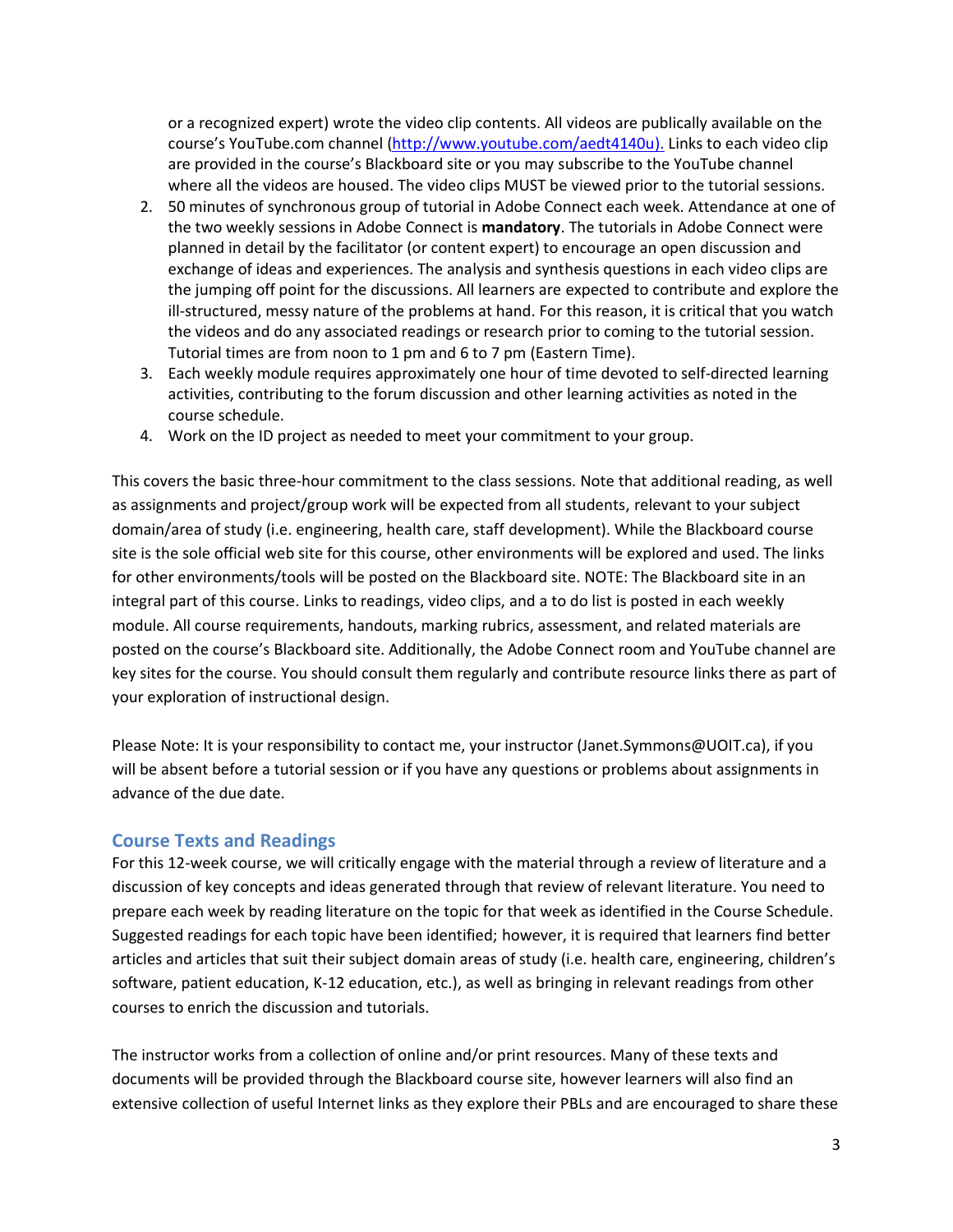with the class via the Blackboard site.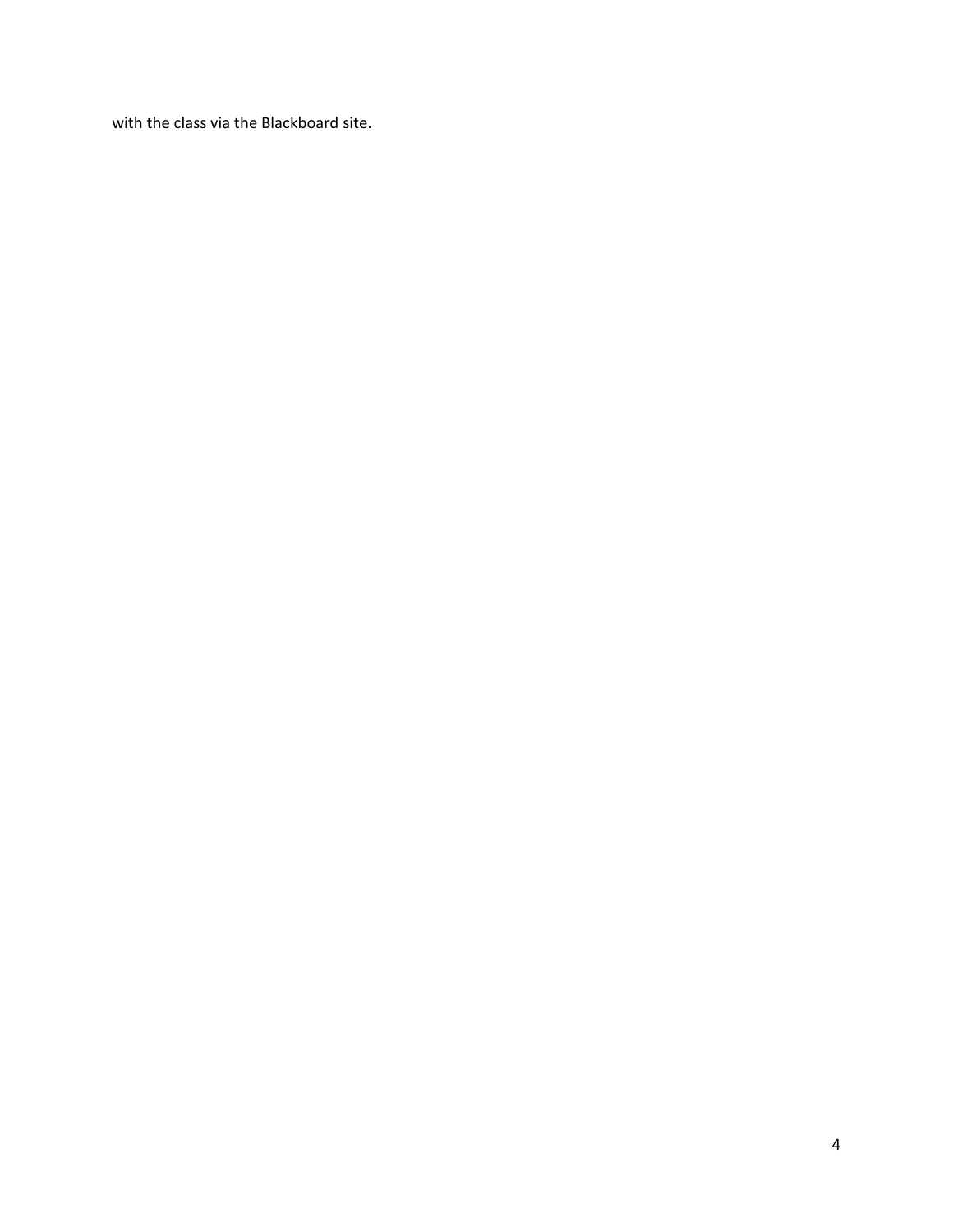| Week             |                     |                  | 3                                             | 4                | -5               | 6                |                                       | -8               | 9                                      | 10               | 11              | 12               |
|------------------|---------------------|------------------|-----------------------------------------------|------------------|------------------|------------------|---------------------------------------|------------------|----------------------------------------|------------------|-----------------|------------------|
| Problem          | <b>Introduction</b> |                  | <b>Initial Plans for the Solution (Group)</b> |                  |                  |                  | <b>Detailing the Solution (Group)</b> |                  | <b>Developing the Solution (Group)</b> |                  |                 | <b>Wrap-Up</b>   |
| <b>Workflow</b>  | Orientation to      | <b>Identify</b>  | Collaborative                                 | Collaborative    | Collaborative    | Synthesis and    | Collaborative                         | Collaborative    | Synthesis                              | Collaborative    | Final touches   | Synthesis of     |
|                  | course              | problem,         | Learning                                      | Learning         | Learning         | Adding detail    | Learning                              | Learning         | and creating                           | Learning         | to the solution | course           |
|                  |                     | resources        |                                               |                  |                  |                  |                                       |                  | the training                           |                  |                 | (using the       |
|                  |                     | and              |                                               |                  |                  |                  |                                       |                  | content                                |                  |                 | group work)      |
|                  |                     | requisite        |                                               |                  |                  |                  |                                       |                  |                                        |                  |                 |                  |
|                  |                     | knowledge        |                                               |                  |                  |                  |                                       |                  |                                        |                  |                 |                  |
|                  |                     |                  |                                               |                  |                  |                  |                                       |                  |                                        |                  |                 |                  |
| <b>Resources</b> | Videos              | Videos           | Videos                                        | Videos           | Videos           | Videos           | Videos                                | Videos           | Videos                                 | Videos           | Videos          | <b>Videos</b>    |
| <b>Available</b> | Readings            | Readings         | Readings                                      | Readings         | Readings         | Readings         | Readings                              | Readings         | Readings                               | Readings         | Readings        | Readings         |
| (see             | <b>Tutorials</b>    | <b>Tutorials</b> | <b>Tutorials</b>                              | <b>Tutorials</b> | <b>Tutorials</b> | <b>Tutorials</b> | Tutorials                             | <b>Tutorials</b> | <b>Tutorials</b>                       | <b>Tutorials</b> | Tutorials       | <b>Tutorials</b> |
| detailed         |                     |                  |                                               |                  |                  |                  |                                       |                  |                                        |                  |                 |                  |
| weekly           | Infographic-        | Group -          | Group -                                       | Group            | Group            | Reporting        | Group                                 | Group            |                                        | Group            | Group Work      | Individual       |
| outline          | Individual          | Defining the     | Identifying                                   | Work             | Work             | Initial plans    | Work                                  | Work             |                                        | Work             |                 | Presentations    |
| below)           | Assignment          | problem          | Solutions                                     |                  |                  |                  |                                       |                  | Group                                  |                  |                 | of Solution      |
|                  |                     |                  |                                               |                  |                  | Group report     |                                       |                  | progress                               |                  | Group report    |                  |
|                  |                     |                  | Group                                         |                  |                  | due              |                                       |                  | report due                             |                  | due             |                  |
|                  |                     |                  | Proposal due                                  |                  |                  |                  |                                       |                  |                                        |                  |                 |                  |
|                  |                     |                  |                                               |                  |                  |                  |                                       |                  |                                        |                  |                 |                  |
|                  |                     |                  |                                               |                  |                  |                  |                                       |                  |                                        |                  |                 |                  |
|                  |                     |                  |                                               |                  |                  |                  |                                       |                  |                                        |                  |                 |                  |
|                  |                     |                  |                                               |                  |                  |                  |                                       |                  |                                        |                  |                 |                  |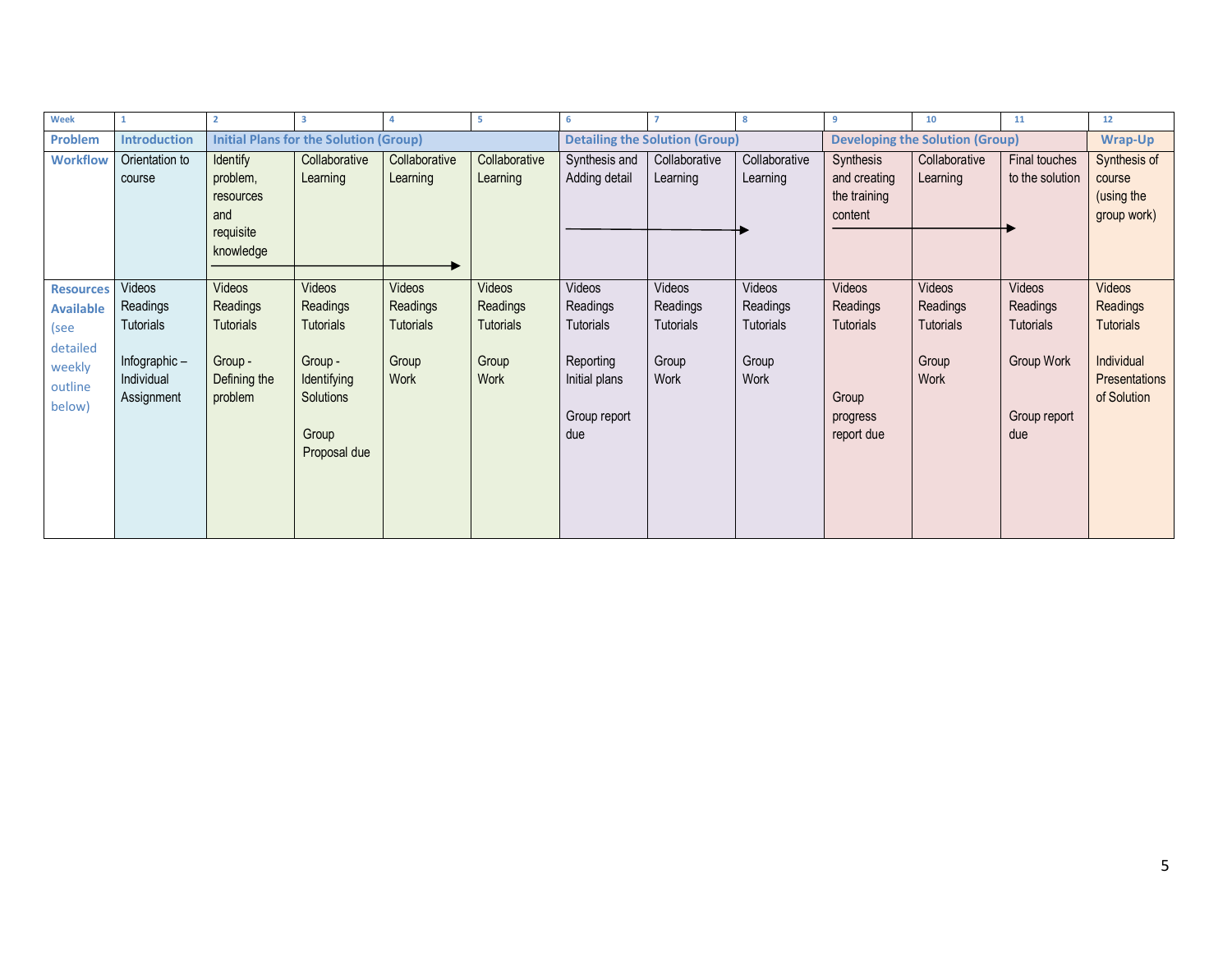# **Course Schedule**

| <b>Session</b>            | <b>Theme</b>                           | <b>Activity</b>                                                                                                                                                                                                                                                                                                                                                                                                                                                                                                                                                                         | <b>Preparation for Session</b>                                                                                                                                                                                                                                                                                                                                                                               |
|---------------------------|----------------------------------------|-----------------------------------------------------------------------------------------------------------------------------------------------------------------------------------------------------------------------------------------------------------------------------------------------------------------------------------------------------------------------------------------------------------------------------------------------------------------------------------------------------------------------------------------------------------------------------------------|--------------------------------------------------------------------------------------------------------------------------------------------------------------------------------------------------------------------------------------------------------------------------------------------------------------------------------------------------------------------------------------------------------------|
| Jan 8/18                  | Course Introduction:<br>$LO$ 1, 3, 4   | <b>Video Clips:</b><br>1.<br>Video Clip 1.1 - Course Intro<br>$\bullet$<br>Video Clip 1.2 - ID Origins & models<br>$\bullet$<br>2.<br><b>Tutorial</b><br>Discussion questions:<br>$\bullet$<br>Which ID model interests you the most? Is most relevant<br>$\circ$<br>to a training that needs to be done.                                                                                                                                                                                                                                                                               | Readings:<br>1.<br>AEDT4140 Course Outline<br><b>Instructional Design Models</b><br>http://carbon.ucdenver.edu/~mryder/itc/idmodels.ht<br>ml<br>Start Assignment 1: I Comparison of Instructional<br>2.<br>Design Models infographcis<br>DUE: Sunday January 14 by 11:55 pm<br>Posting: (on Blackboard discussion board)<br>Why do we need instructional design?                                             |
| $\mathbf{2}$<br>Jan 15/18 | Theories that guide ID<br>$LO$ 1, 3, 4 | Videos:<br>1.<br>Learning Theories<br>https://www.youtube.com/watch?v=sboB3rFZqDI (11:48)<br>Behaviourism, Cognitivism, Constructivism, & Learning and<br><b>Instructional Theory</b><br>https://www.youtube.com/watch?v=0YOqgXjynd0 (2:58)<br>Robert Gagne - Instructional Design<br>https://www.youtube.com/watch?v=5q5oDEoO1qo (2:18)<br>Kolb's Experimental Learning<br>https://www.youtube.com/watch?v=Rp-gaV-uSlo (1:47)<br><b>Tutorial</b><br>2.<br>Discussion questions:<br>$\bullet$<br>What are the key principles common to all learning<br>theories and how to they differ? | Readings:<br>1.<br>Read at least 10 learning theories from this list<br>http://www.instructionaldesign.org/theories/<br>Begin ID Project<br>2.<br>Assignment 2: Learner, context and instructional<br>analysis<br>DUE: Sunday January 22 by 11:55 PM<br>Posting: (on Blackboard discussion board)<br>Imagine designing without a learning theory. Why this<br>be effective and why wouldn't it be effective? |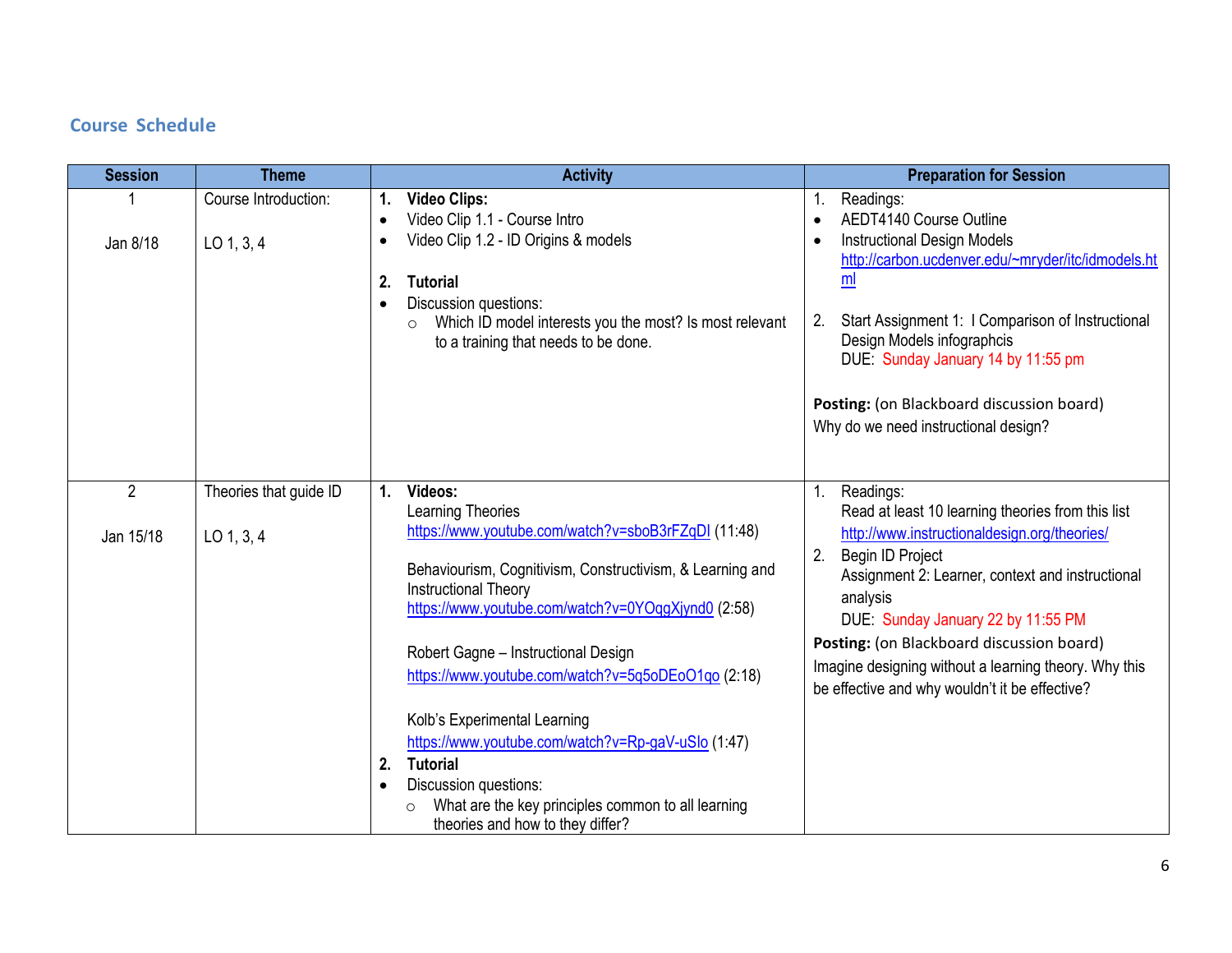|                |                                     | 3.                        | Initial group work on problem definition suitable for ID<br>project                                                                                                                                                                                                                                                        |             |                                                                                                                                                                                                                                                                                                                                                                                                            |
|----------------|-------------------------------------|---------------------------|----------------------------------------------------------------------------------------------------------------------------------------------------------------------------------------------------------------------------------------------------------------------------------------------------------------------------|-------------|------------------------------------------------------------------------------------------------------------------------------------------------------------------------------------------------------------------------------------------------------------------------------------------------------------------------------------------------------------------------------------------------------------|
| $\mathfrak{Z}$ | <b>Needs Assessment</b>             |                           | 1. Video Clips:<br><b>Employee Training - Needs Assessment</b><br>https://www.youtube.com/watch?v=CLr0Z8v4qOc (5:08)                                                                                                                                                                                                       | $1_{\cdot}$ | Readings:<br>Methods for Conducting an Educational Needs                                                                                                                                                                                                                                                                                                                                                   |
| Jan 22/18      | LO 2, 6, 7                          | 2.<br>$\bullet$           | What is Needs Assessment? Definitions and Examples<br>http://study.com/academy/lesson/what-is-needs-assessment-<br>definition-examples-quiz.html (5:33)<br><b>Tutorial:</b><br>Discussion questions:<br>How would you go about conduction a needs assessment<br>$\circ$<br>in your organization? What model would you use? | 2.<br>3.    | Assessment (PDF)<br>http://www.cals.uidaho.edu/edcomm/pdf/bul/bul087<br>0.pdf<br>Continue working on ID Project<br>Upload Proposed Problem for ID project to the<br>discussion board to share with the class<br>Posting: (on Blackboard discussion board)<br>Discuss the role of needs assessment in your place of<br>work? Have you witnessed it or is it not used? Why do<br>you think this as occurred? |
| $\overline{4}$ | Instructional Goals and<br>Analysis | 1.<br>$\bullet$           | <b>Video Clips</b><br>Video Clip 4.1 Instructional Goals                                                                                                                                                                                                                                                                   | $1_{\cdot}$ | Readings:                                                                                                                                                                                                                                                                                                                                                                                                  |
| Jan 39/18      |                                     | $\bullet$                 | Video Clip 4.2 Instructional Analysis                                                                                                                                                                                                                                                                                      | 2.          | Continue working on ID Project                                                                                                                                                                                                                                                                                                                                                                             |
|                | LO 2, 6, 7                          | $\mathbf{2}$<br>$\bullet$ | <b>Tutorial</b><br>Discussion questions:<br>What are subordinate skills? Why is it important to<br>$\circ$<br>identify them?<br>Why is it important to conduct an analysis of the<br>$\circ$<br>performance setting?                                                                                                       | 3.          | Assignment 3: A two-page report of initial plans to<br>another group<br>DUE: Sunday February 5 by 11:55 PM<br>Posting: (on Blackboard discussion board)<br>Why is it important to conduct an analysis of the<br>learning environment? How does impact instructional                                                                                                                                        |
| 5              | Performance Objectives              | $\mathbf{1}$ .            | <b>Video Clips</b>                                                                                                                                                                                                                                                                                                         | $1_{\cdot}$ | design?<br>Readings:                                                                                                                                                                                                                                                                                                                                                                                       |
| Feb 5/18       | vs. Learning Outcomes               |                           | Video Clip 5.1 Mager type objectives<br>Using Gagne's Five-Part Format for Writing Performance                                                                                                                                                                                                                             |             | <b>BCIT's Writing Learning Outcomes (PDF)</b><br>http://www.bcit.ca/files/idc/pdf/ja_learningoutcomes                                                                                                                                                                                                                                                                                                      |
|                | LO 2, 6, 7                          |                           | Objectives<br>https://www.youtube.com/watch?v=FTWW67leF6c (2:06)<br><b>Writing Learning Objectives</b>                                                                                                                                                                                                                     |             | .pdf                                                                                                                                                                                                                                                                                                                                                                                                       |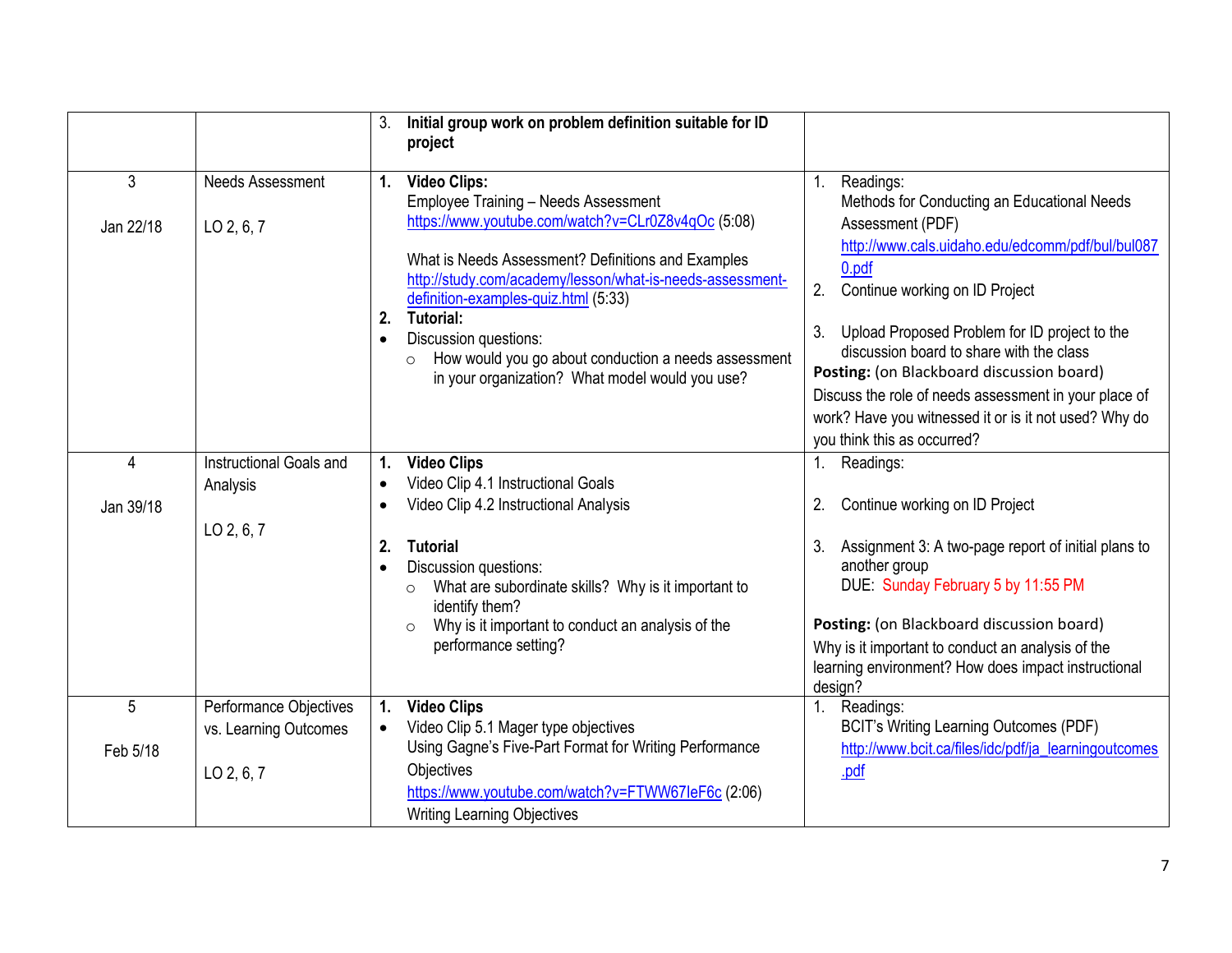|                                   |                               |                       | https://www.youtube.com/watch?v=eXxTpDg1thl (4:32)<br>Goals, Objectives and Learning Objectives<br>https://www.youtube.com/watch?v=g_Xm5lljYKQ (4:42)                                                                                                                                                    | 2.      | Upload the completed rubric to the discussion<br>board no later than.<br>Sunday February 12 by 11:55 PM                                 |  |  |
|-----------------------------------|-------------------------------|-----------------------|----------------------------------------------------------------------------------------------------------------------------------------------------------------------------------------------------------------------------------------------------------------------------------------------------------|---------|-----------------------------------------------------------------------------------------------------------------------------------------|--|--|
|                                   |                               |                       |                                                                                                                                                                                                                                                                                                          |         | Posting: (on Blackboard discussion board)                                                                                               |  |  |
|                                   |                               | 2.<br>$\bullet$<br>3. | <b>Tutorial:</b><br>Discussion questions:<br>When would you choose performance objectives over<br>$\circ$<br>learning outcomes?<br>What is the relationship of performance objectives to the<br>$\circ$<br>subordinate skills analysis? Why is that important?<br>Collaborative/group work on ID project |         | Discuss the effectiveness of learning objectives as<br>related to your PBL.                                                             |  |  |
| 6                                 | <b>Assessment Instruments</b> | 1.                    | <b>Video Clips:</b>                                                                                                                                                                                                                                                                                      | $1_{-}$ | Readings:                                                                                                                               |  |  |
|                                   |                               |                       | Video Clip 6.1 Developing effective test items                                                                                                                                                                                                                                                           |         |                                                                                                                                         |  |  |
| Feb 12/18                         | LO 2, 6, 7                    | $\bullet$             | Video Clip 6.2 Entry, Pre, Post and Embedded Tests<br>Assessment Instruments<br>https://www.youtube.com/watch?v=QEfHacuNIJQ (6:53)                                                                                                                                                                       | 2.      | Week 1 -6 tutorial self-assessment<br>DUE: Friday February 17 by 11:55 PM                                                               |  |  |
|                                   |                               | 2.                    | Tutorial:                                                                                                                                                                                                                                                                                                |         | Posting: (on Blackboard discussion board)                                                                                               |  |  |
|                                   |                               | $\bullet$             | Discussion questions:<br>What assessment instruments would you develop for an<br>$\circ$<br>orientation program in your organization? Why? What<br>would make the assessment effective?                                                                                                                  |         | What makes assessment effective? Describe a<br>assessment activity that you found effective and an<br>assessment that wasn't effective. |  |  |
| Week of Feb 19th - Mid-Term Break |                               |                       |                                                                                                                                                                                                                                                                                                          |         |                                                                                                                                         |  |  |
| $\overline{7}$                    | Building the Blueprint -      | 1.                    | <b>Video Clips:</b>                                                                                                                                                                                                                                                                                      | 1.      | Readings:                                                                                                                               |  |  |
|                                   | sequencing content            |                       | Video Clip 7.1 Developing an Instructional Strategy                                                                                                                                                                                                                                                      |         | Developing an Instructional Design Strategy to                                                                                          |  |  |
| Feb 26/18                         | LO 2, 6, 7                    | 2.                    | Tutorial:                                                                                                                                                                                                                                                                                                |         | Support Generic Skills Development (PDF)<br>https://pdfs.semanticscholar.org/d6d5/bef8710d33e                                           |  |  |
|                                   |                               | $\bullet$             | Discussion questions:                                                                                                                                                                                                                                                                                    |         | f1016a48f6ccd2f7c4a2ada19.pdf Read pages 6-9                                                                                            |  |  |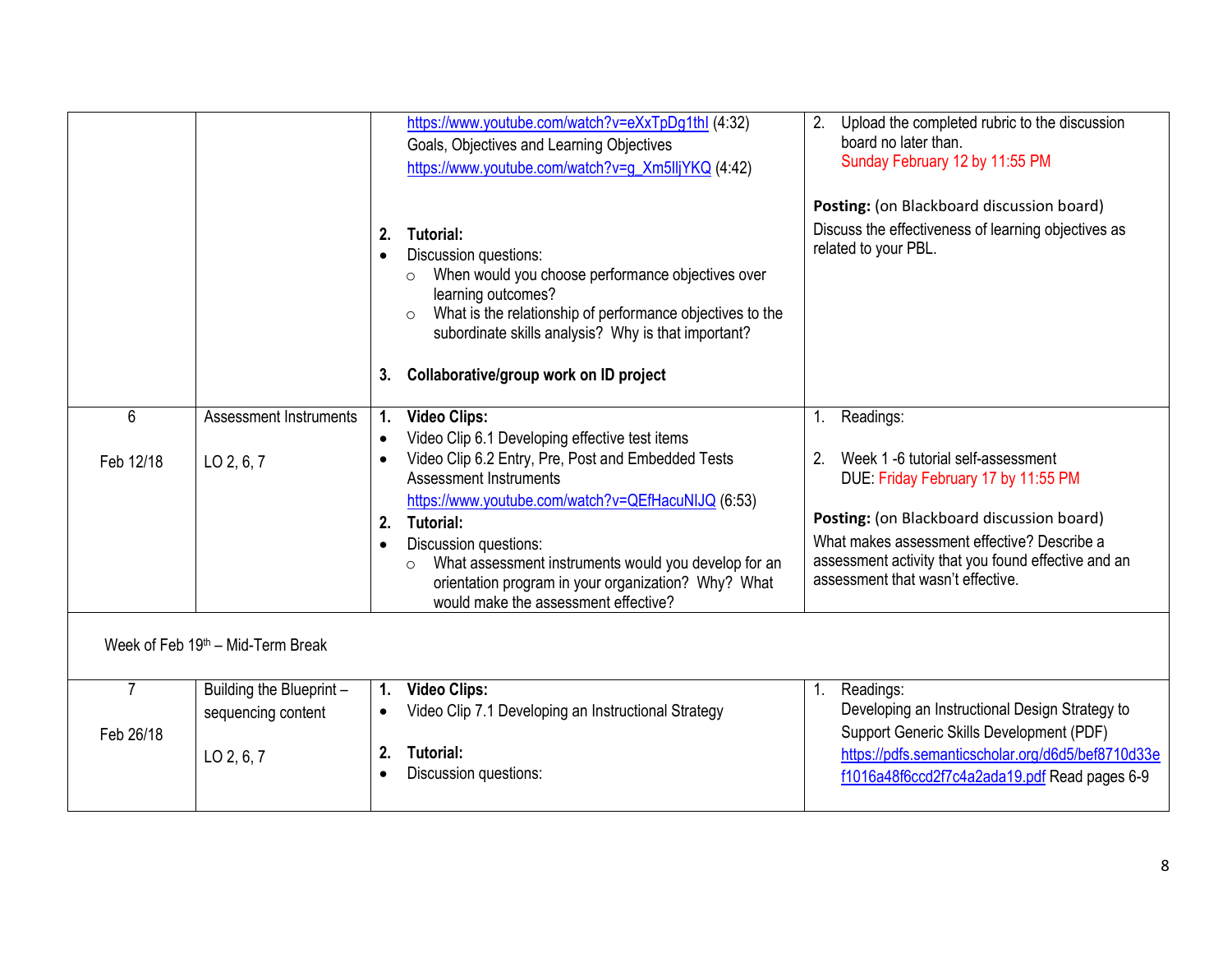|           |                          | How would you ensure that your instructional strategies,<br>$\circ$<br>educations activities, and motivational tactics align with<br>your objectives and assessments? | 2.<br>Assignment 4: Two-page progress report<br>DUE: Sunday March 7 by 11:55 PM<br>Posting: (on Blackboard discussion board) |
|-----------|--------------------------|-----------------------------------------------------------------------------------------------------------------------------------------------------------------------|------------------------------------------------------------------------------------------------------------------------------|
| 8         | Selecting delivery       | <b>Video Clips:</b><br>1.                                                                                                                                             | Readings:                                                                                                                    |
|           | methods and media        | Video Clip 8.1 Selecting Media<br>$\bullet$                                                                                                                           | Posting: (on Blackboard discussion board)                                                                                    |
| Mar 5/18  |                          |                                                                                                                                                                       |                                                                                                                              |
|           | LO 6, 7                  | Tutorial:<br>2.                                                                                                                                                       |                                                                                                                              |
|           |                          | Discussion questions:<br>$\bullet$                                                                                                                                    |                                                                                                                              |
|           |                          | What media would be most effective to use in an<br>$\bigcirc$                                                                                                         |                                                                                                                              |
|           |                          | instructional program in your organization? Why?                                                                                                                      |                                                                                                                              |
| 9         | Storyboarding and        | <b>Videos</b><br>$\mathbf{1}$ .                                                                                                                                       | Readings<br>1.                                                                                                               |
|           | development              | 3 Ways to Storyboard your e-Learning Course                                                                                                                           | Storyboarding for Instructional Design (PDF)                                                                                 |
| Mar 12/18 | methods/tools            | https://www.youtube.com/watch?v=r9WJSgbMUI0 (8:24)                                                                                                                    | https://www.tc.columbia.edu/idesign/resources/past                                                                           |
|           |                          | Why PowerPoint for eLearning Storyboards                                                                                                                              | -workshop-archive/Storyboarding-Workshop-.pdf                                                                                |
|           | LO 6, 7                  | https://www.youtube.com/watch?v=MyDhlc2tS_A (7:16)                                                                                                                    |                                                                                                                              |
|           |                          | <b>Tutorial:</b><br>2.                                                                                                                                                | 12 Tips to Create Effective eLearning Storyboards                                                                            |
|           |                          | Discussion questions:<br>$\bullet$<br>Why a storyboard? What method would be most useful in<br>$\circ$                                                                | https://elearningindustry.com/12-tips-to-create-<br>effective-elearning-storyboards                                          |
|           |                          | a business setting?                                                                                                                                                   | Posting: (on Blackboard discussion board)                                                                                    |
|           |                          |                                                                                                                                                                       |                                                                                                                              |
| 10        | Developing instructional | <b>Video Clips</b><br>1.                                                                                                                                              | Readings:<br>1.                                                                                                              |
|           | materials                | Video Clip 10.1 - Developing Instructional Materials                                                                                                                  | Instructional Materials from the University of                                                                               |
| Mar 19/18 |                          |                                                                                                                                                                       | Wisconsin-Madison (pay particular attention to the<br>table of examples and links)                                           |
|           | LO 2, 6, 7               | 2.<br><b>Tutorial:</b><br>Discussion questions:<br>$\bullet$                                                                                                          | https://designteachengage.wisc.edu/instructional-                                                                            |
|           |                          | What are some of the key challenges when you develop<br>$\circ$                                                                                                       | materials/                                                                                                                   |
|           |                          | instructional materials? Suggest ways for dealing with                                                                                                                | 2.<br>Assignment 5: Building the training solution<br>DUE: Sunday March 26 by 11:55 PM                                       |
|           |                          | these challenges                                                                                                                                                      | Posting: (on Blackboard discussion board)                                                                                    |
|           |                          |                                                                                                                                                                       |                                                                                                                              |
| 11        | Evaluating the           | <b>Video Clips:</b><br>1.                                                                                                                                             | Readings:<br>$1_{\cdot}$                                                                                                     |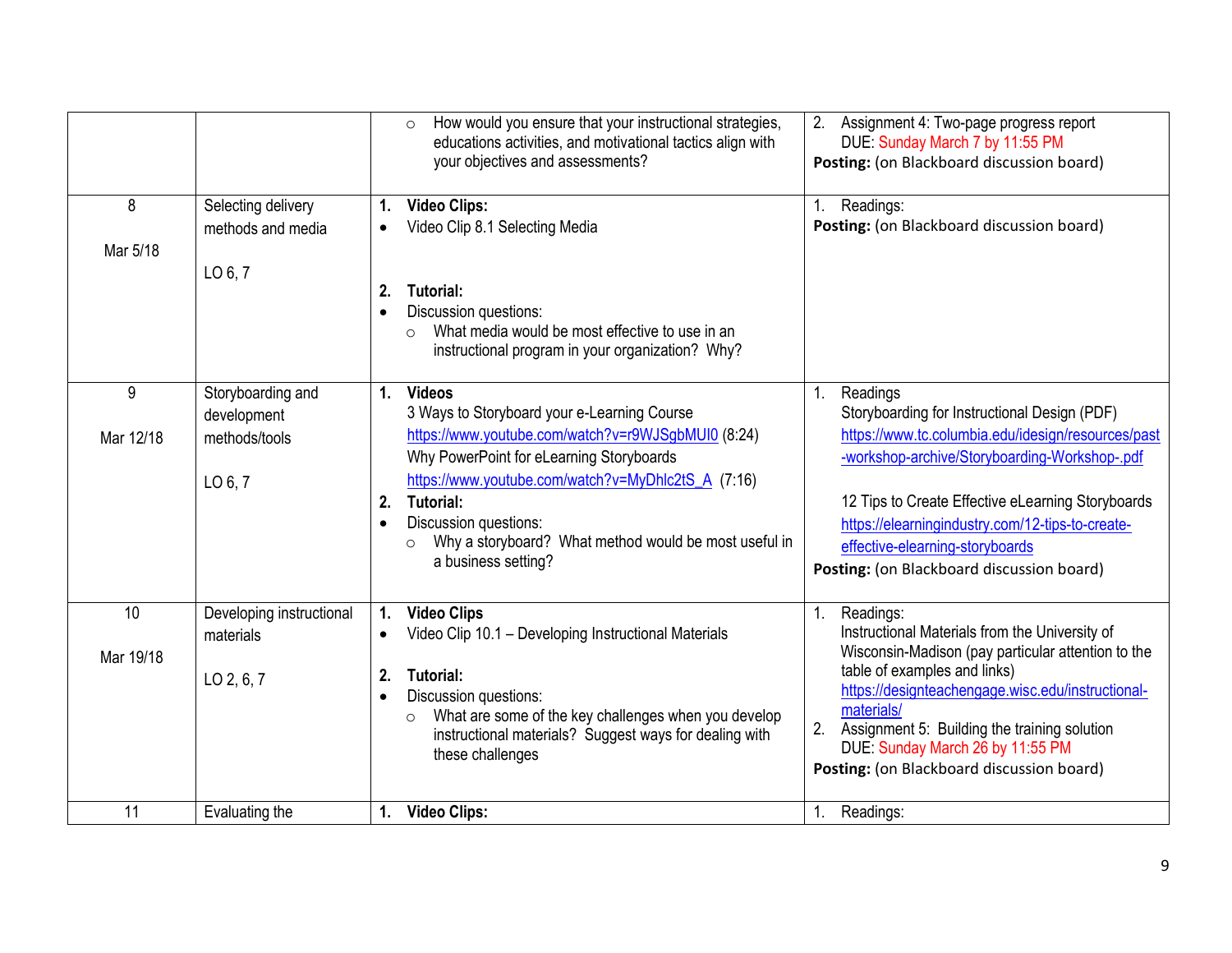|           | effectiveness of        | Video Clip 11.1 - Formative Evaluation<br>$\bullet$                                                                                                            | Formative Assessment Action Plan                                                                                                                             |
|-----------|-------------------------|----------------------------------------------------------------------------------------------------------------------------------------------------------------|--------------------------------------------------------------------------------------------------------------------------------------------------------------|
| Mar 26/18 | instructional materials | Video Clip 11.2 - Summative Evaluation and other<br>$\bullet$                                                                                                  | http://www.ascd.org/publications/books/111013/ch                                                                                                             |
|           | and programs            | <b>Performance Evaluation Issues</b>                                                                                                                           | apters/Creating-a-Formative-Assessment-                                                                                                                      |
|           | $LO$ 5, 6               | 2.<br>Tutorial:<br>Discussion questions:<br>$\bullet$<br>Who should participate in formative evaluation? Who<br>$\circ$<br>should not? Why?                    | System.aspx<br><b>Instructional Design Review Checklist</b><br>https://elearningindustry.com/a-compact-<br>instructional-design-review-checklist             |
|           |                         | How important is maintenance and revision to your<br>$\circ$<br>project? Where should these items be built into the<br>model? Why?                             | Assignment 6: Team presentations<br>2.<br>DUE: Friday March 31 by 11:55 PM<br>Posting: (on Blackboard discussion board)                                      |
| 12        | Summary and synthesis   | <b>Tutorial:</b>                                                                                                                                               |                                                                                                                                                              |
| Apr 2/18  | LO <sub>4</sub>         | Discussion questions:<br>$\bullet$<br>What surprises did you have during the ID project?<br>$\circ$<br>What questions do you still have unanswered?<br>$\circ$ | Week 7-12 tutorial self-assessment<br>DUE Friday April 7 by 11:55 PM<br>Assignment 7: Final Report (Individual)<br>2.<br>DUE: Wednesday April 12 by 11:55 PM |
|           |                         | <b>Project Presentation - Team</b><br>2.                                                                                                                       |                                                                                                                                                              |

NB: It is your responsibility to contact your instructor if you are going to be absent before a tutorial session or if you have any questions or problems about meeting assignments in advance of the due date.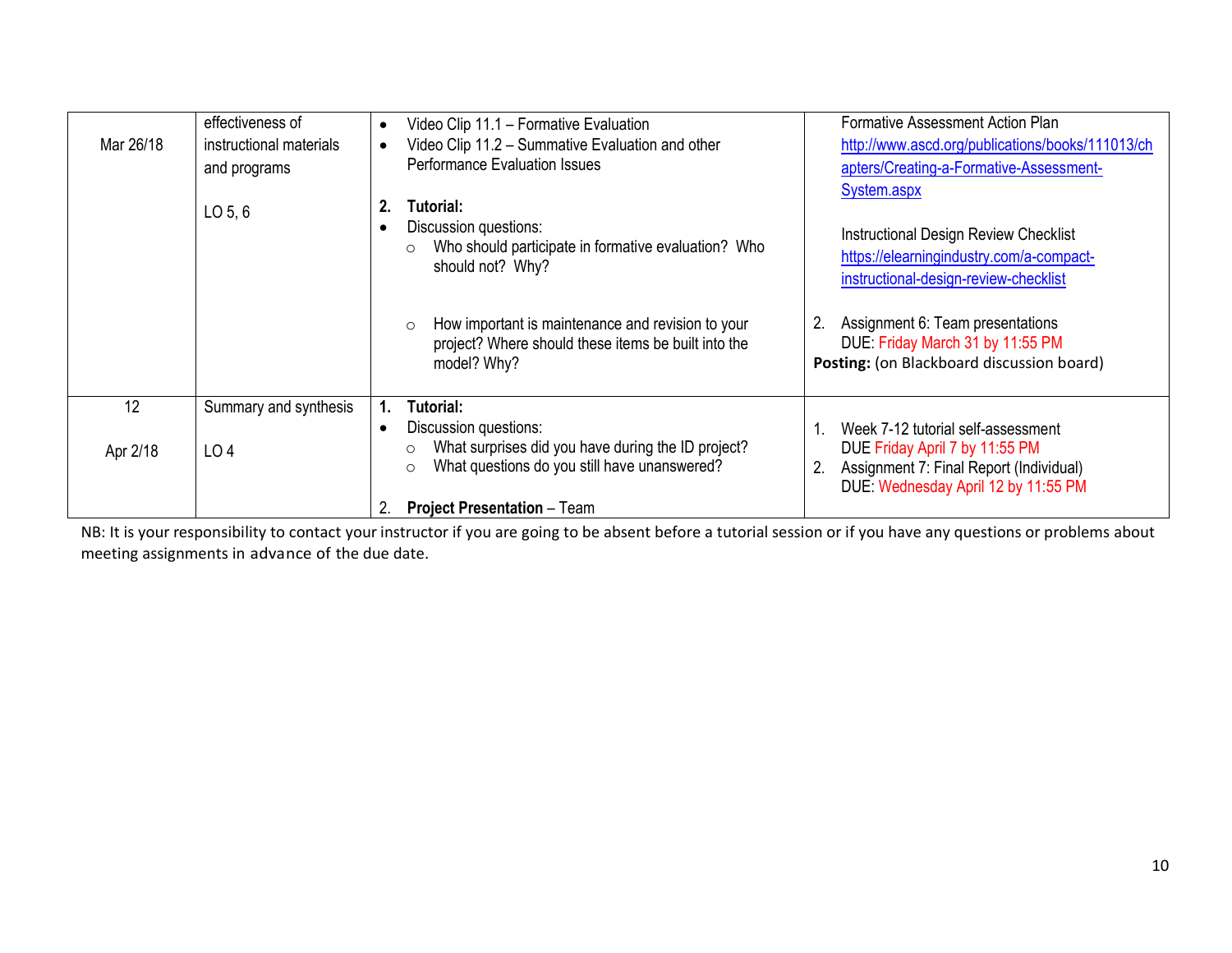# **Assignment Descriptions and Assessment**

The following describes components upon which assessments will be based and provides the value of each component and the criteria. All ideas and resources used that do not originate with you must be cited and referenced using **APA, 6th edition format**.

| <b>Due Date</b> | <b>Assignment</b>                                          | Person     | Value | <b>Brief Description</b>                                                                                                                                                                                                                                                                                                                                                                                                                                                                                                                                                        |
|-----------------|------------------------------------------------------------|------------|-------|---------------------------------------------------------------------------------------------------------------------------------------------------------------------------------------------------------------------------------------------------------------------------------------------------------------------------------------------------------------------------------------------------------------------------------------------------------------------------------------------------------------------------------------------------------------------------------|
| Jan 14          | A 1 Comparison of<br><b>Instructional Design</b><br>Models | Individual | 5%    | Create an infographic comparing two instructional designs under consideration for<br>use in instructional design problem. Email the PDF to the facilitator<br>DUE: Sunday January 14 by 11:55 pm                                                                                                                                                                                                                                                                                                                                                                                |
| Jan 21          | A 2 D planning process Team<br>$-$ part 1                  |            | 8%    | Group mark - same for all members of one group (with individual marks adjusted<br>based on peer evaluations). Provide the following information:<br>The proposed problem<br>1.<br>2.<br><b>Needs assessment</b><br>3. Goal analysis<br>Learner and setting/context analysis<br>4.<br>Use whatever medium you wish (infographics, APA paper, video, storyboard,<br>PowToon, etc.). Use APA citation and reference style.<br>DUE: Sunday January 21 by 11:55 PM<br>Peer evaluations are due Wednesday January 24                                                                  |
| Feb 4           | A 3 ID planning<br>$process - part 2$                      | Team       | 8%    | Group mark - same for all members of one group (with individual marks adjusted<br>based on peer evaluations). Provide the following information:<br><b>Performance objectives</b><br>1.<br><b>Assessment instructions and procedures</b><br>2.<br>3. Instructional strategy<br>Delivery methods/media<br>4.<br>Use whatever medium you wish (infographics, APA paper, video, storyboard,<br>PowToon, etc.). Use APA citation and reference style.<br>DUE: Sunday February 4 by 11:55 PM<br>Peer evaluations are due Wednesday February 7                                        |
| Feb 19          | Weeks 1-6 tutorial<br>participation                        | Individual | 6%    | Contributions to the weekly tutorials via sharing of resources, discussion entries<br>using the scaffolded prompts. Assessed using the Collective Contributions Rubric<br>below.                                                                                                                                                                                                                                                                                                                                                                                                |
| March 4         | A 4 Facilitator's and<br>learner's materials               | Team       | 10%   | Group mark - same for all members of one group (with individual marks adjusted<br>based on peer evaluations). Post the facilitator's materials. This will include, but not<br>limited to rubrics, facilitation notes, and technical information needed to run the<br>course/workshop. This should be housed on a separate part of the website (perhaps<br>a tab titled "Facilitator login"). Also post all material learners will need, such as<br>assessments, handouts, student guides, etc.<br>DUE: Sunday March 4 by 11:55 PM<br>Peer evaluations are due Wednesday March 7 |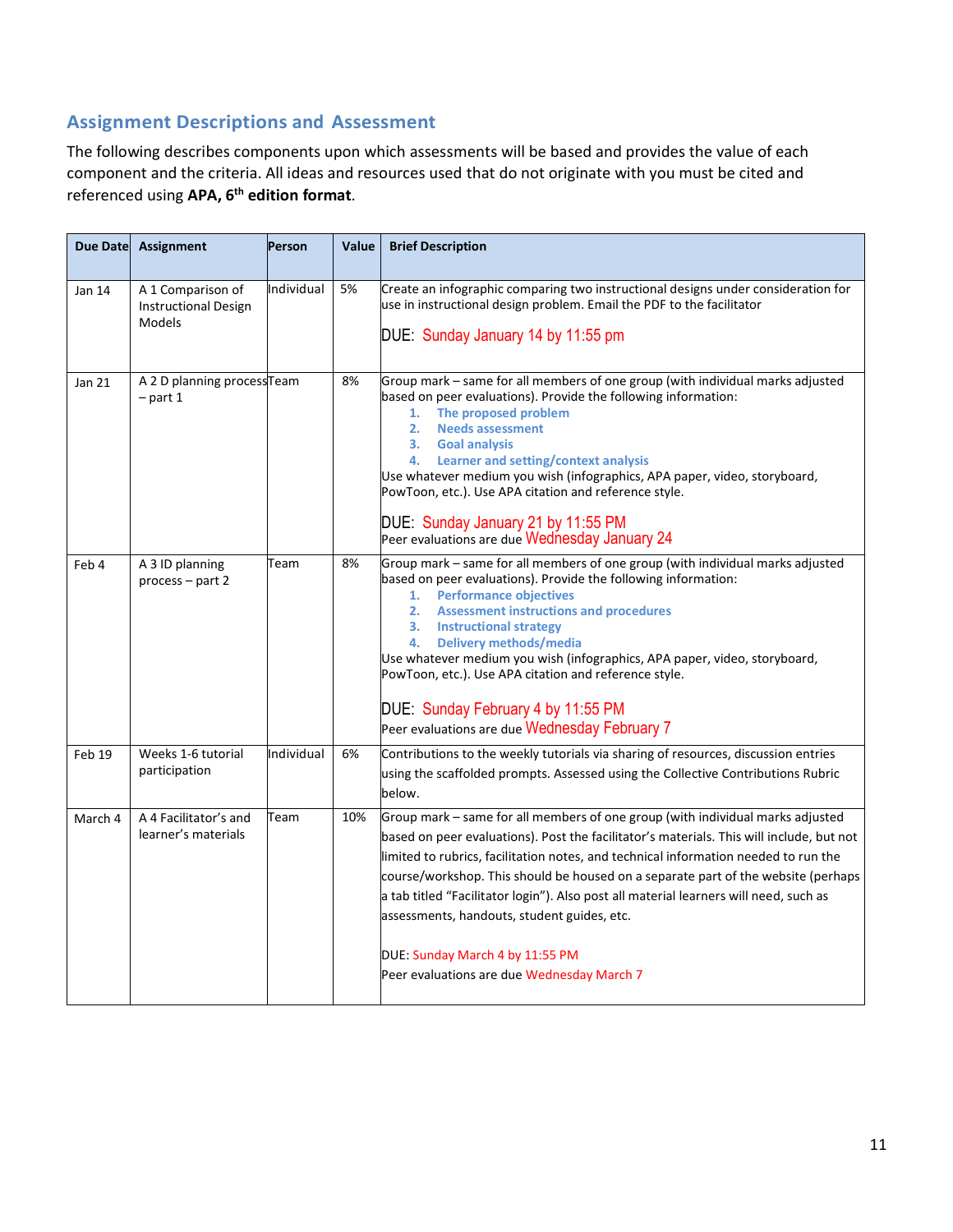| March 25 | A 5 Completed<br>project                  | Team       | 15% | Group mark – same for all members of one group (with individual marks adjusted<br>based on peer evaluations). Post a link to the completed ID project. All individuals<br>with each group are assigned a "course" to take and report back on, using the ID<br>evaluation rubric. The rubric will be completed individually, thus allowing for more<br>robust feedback.<br>Due: Sunday March 25 by 11:55 PM<br>Peer evaluations are due Wednesday March 28                                                                                  |
|----------|-------------------------------------------|------------|-----|--------------------------------------------------------------------------------------------------------------------------------------------------------------------------------------------------------------------------------------------------------------------------------------------------------------------------------------------------------------------------------------------------------------------------------------------------------------------------------------------------------------------------------------------|
| March 31 | A 6 Presentation of<br>overall ID project | Team       | 12% | Group mark – same for all members of one group (with individual marks adjusted for<br>presentation participation and asking and answering questions during the<br>presentations). Based on criteria given in the Project Rubric (as a completed ID<br>project and likely to include such aspects as: rollout plans, implementation issues<br>and revision schedule). Using presentation software (10 min maximum/project<br>including Q&A). All projects must be loaded in the Blackboard discussion forum site<br>by March 31 by 11:55 PM |
| April 1  | A7 Discussion forum                       | Individual | 30% | Weekly postings/blogs in the class <b>Blackboard</b> forum - scaffolded prompts provided<br>based on weekly videos and readings. Plus, post a minimum of two responses each<br>week to the posts of your peers to help build a community of learners. All discussion<br>posts are due on Sundays during weeks Jan 15 to Feb 17 and March 7 to April 1 by 9<br><b>PM</b>                                                                                                                                                                    |
| April 9  | Weeks 7-12 tutorial<br>participation      | Individual | 6%  | Contributions to the weekly tutorials via sharing of resources, discussion entries using<br>the scaffolded prompts. Assessed using the Collective Contributions Rubric below                                                                                                                                                                                                                                                                                                                                                               |

# **Assignment Policies**

Assignment criteria are specified in the detailed assignment descriptions. Read them carefully to be sure that you have fulfilled all aspects of the requirements. Assignments are DUE ON THE DAY indicated. Late assignments will be handled as follows:

#### **Non-negotiated Late Assignment**

An assignment that has been posted late without prior agreement between the student and the professor to extend the time for the assignment to be handed in will be considered a non-negotiated late assignment and will be assigned a grade of zero.

#### **Negotiated Late Assignment**

An assignment that has been handed in late in accordance with a mutually agreed deadline and penalty (if applicable) will be considered a negotiated late assignment and will be marked in accordance with the mutually agreed terms.

#### **Extenuating Circumstances**

The professor will consider individually, rare extenuating circumstances, which may cause an assignment to be late. Examples of extenuating circumstances include hospitalization, death of a loved one, traffic accidents, etc. The student must provide documentation to validate the extenuating circumstance. It will be at the professor's discretion to work out the extension in this situation.

## **Overview of the Instructional Design Project**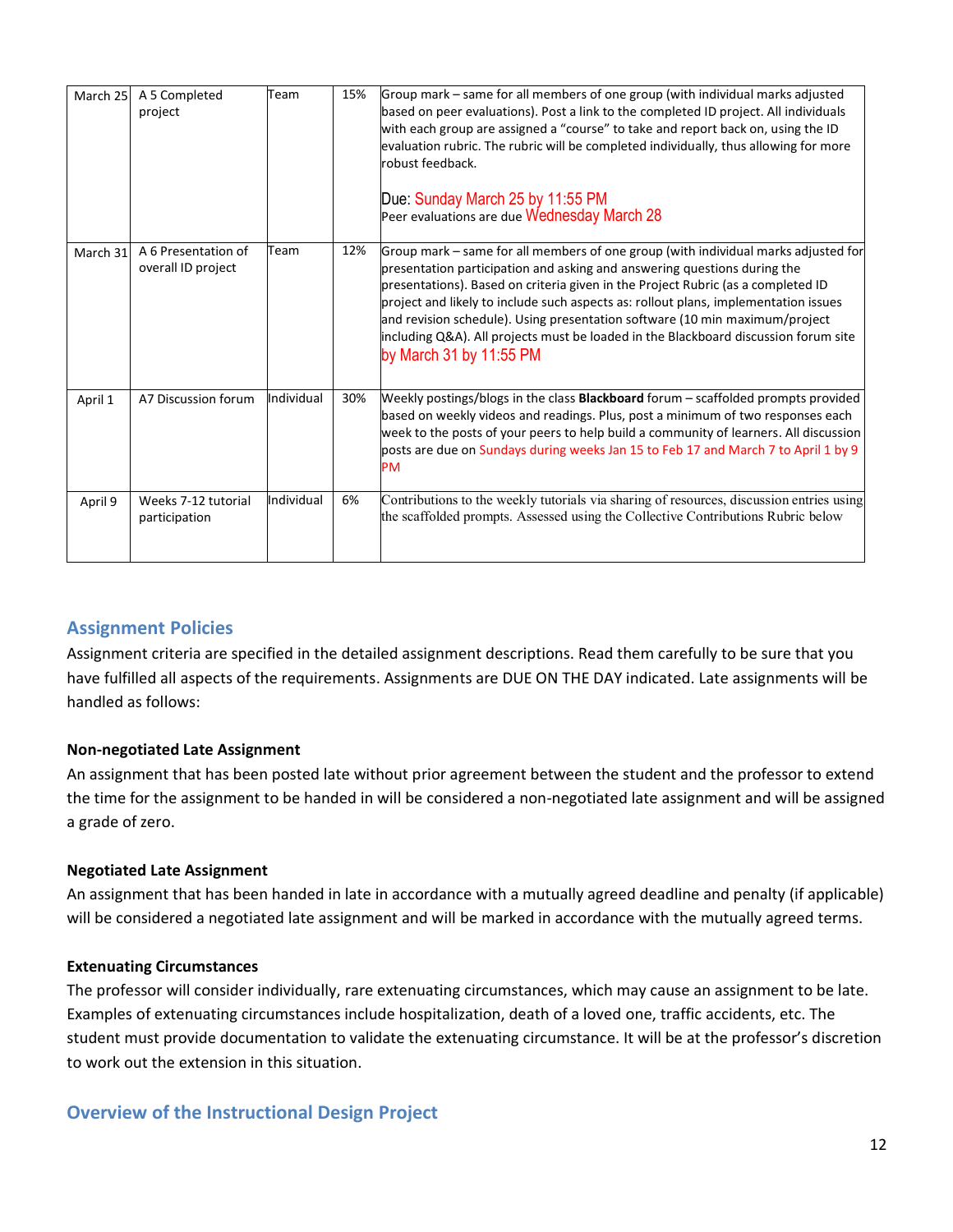The instructional design project is **worth 53%** of the final grade. This project affords you opportunity to demonstrate your mastery of the ID process. The project will be build step-by-step with course activities and assignments that will guide you in the processes to aid your group with building components of the final project.

Working in groups consisting of four peers, create a problem that needs a training/learning solution. This can be something you've created yourself, or a problem you've encountered. The problem could occur in the workplace, be a stand-alone course/workshop, or be situated in higher education. Using an instructional design model, create a facilitator led synchronous/asynchronous course or workshop. Your group will post the finished product online. It should include a student guide, facilitator guide, handouts, quizzes, tests, and other instructional materials. If you choose to create a course, only two complete modules are required, but you should have the module outline included in the website, similar to how this course is set up in Blackboard.

The unit / lesson should address specific, measureable objectives, and involve learner interaction. It should include content examples and practice activities that will cover approximately 30-45 minutes of instructional time, including one video (maximum length 5 minutes) and at least one interactive component.

**Important**: Pick a topic that is fun, not too technical, and one that all team members would consider themselves "experts." Our focus this semester will be on the design processes, so there will not be time for you to learn about the topic you are using. The facilitator must approve all topics.

The ID project has four milestones: two planning process storyboards, the facilitator's and learner's materials, and the completed website. The four milestones are aligned with peer evaluations which must be complete by each group members. Group marks for each assignment will be adjusted based on the peer evaluations.

The completed project will be available to learners via the Internet, and must be live and ready for peers to trial the website/course/lesson before March 26. Additionally, facilitator support materials must be included, as this is an asynchronous/synchronous project. Clearly state the role the facilitator will have, and include all material needed for the facilitator to help learners succeed. This will include all learning materials, such as facilitator note, questions to ask learners, and assessment rubrics, and all technical information, such as login steps, how to post information, and how to contact learners. To successfully complete the project, you are required to think as a consumer (learner) of the project, and as the creator (facilitator).

#### **Detailed Assignment Descriptions**

#### **Assignment 1: Infographic Comparison**

#### **Individual assignment – 5%**

Create an infographic that compares two instructional design models. Choose two models that you are considering using in the instructional design problem assignment (see below). The purpose of this assignment is for you to explore models that could be used. From the information you find, you may decide that one or both models are or are not ideal for the group ID problem. Nonetheless, you will be able to discuss these models with your group members when choosing a model to use. No rubric is provided for this assignment. Learners will receive either full marks or no mark for the assignment.

#### **Assignment 2: Instructional Design Planning Process – Part 1**

#### Group assignment – 8%

This is the first part of the ID project. This project includes needs analysis, goal analysis, learner and setting / context analysis and instructional analysis.

The goal analysis should identify target learners and clearly state what learners should know and be able to do. Describe the context in which skills and knowledge will be applied and tools that will be available to learners. Also,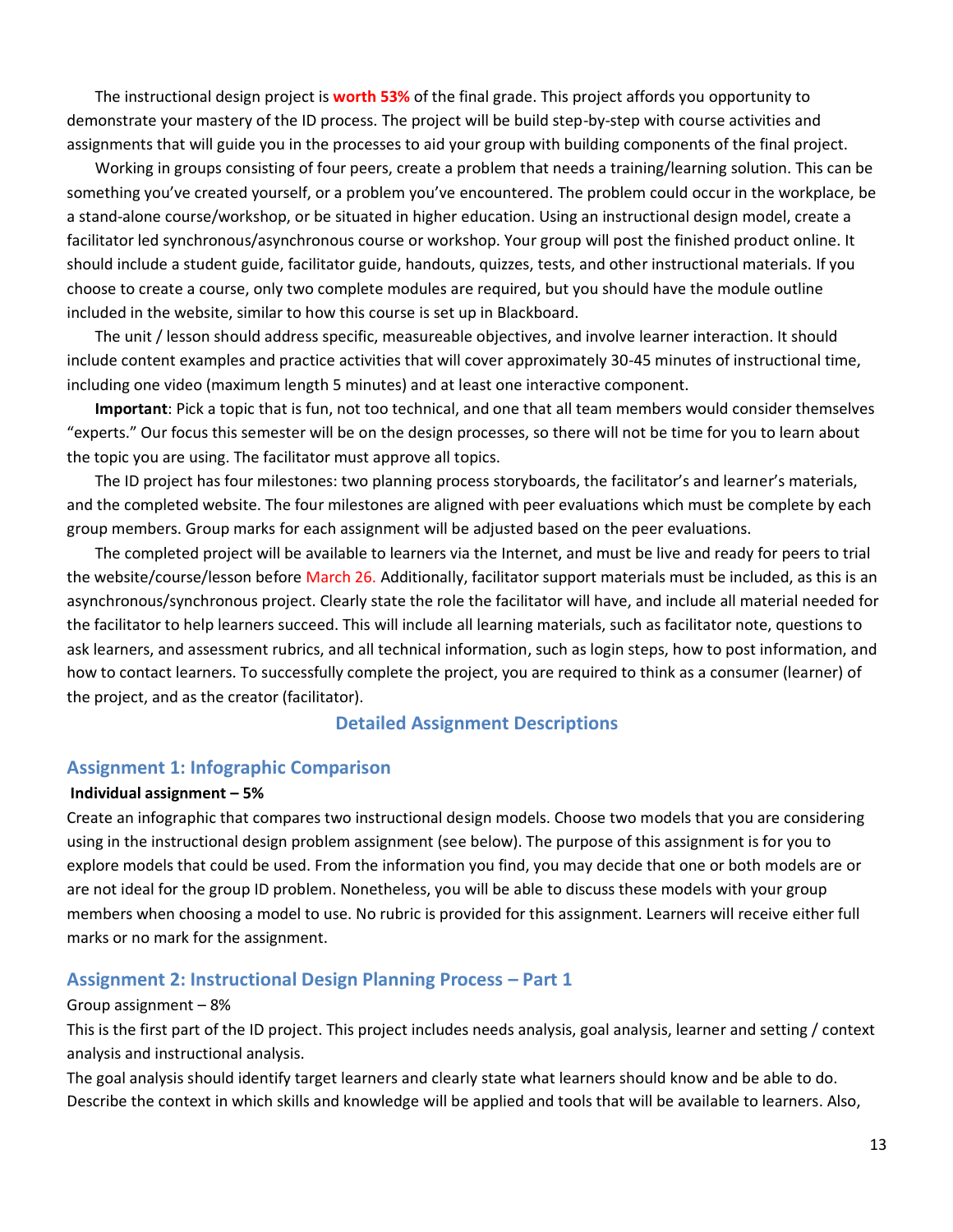identify all major steps and / or topics necessary to complete the goal. Finally, properly illustrate the relationship between the steps and / or topics.

The instructional analysis should identify subordinate skills and knowledge necessary to achieve the step / component. You will need to identify entry behaviours where appropriate in addition to clearly defining the relationship between skills and knowledge. The final task of this section is to logically and properly represent the relationship between skills and knowledge using specified conventions.

The learning and context analysis is the final component of the report should contain short, accurate descriptions of key learner characteristics and contextual factors. You need to make a distinction between performance and learning context; thus, you are required to write a short, but accurate description of sources of learner and context data. You will need to descript technique(s) for gathering additional data if necessary and provide a rationale for the selected technique(s).

Use whatever medium you wish (infographic, APA paper, video, storyboard, PowToon, etc.). Use APA citation and reference style.

| Indicator                                                                             | Percent | <b>Does Not Meet</b>                                                                                                                                                                                                                         | <b>Approaches Expectations</b>                                                                                                                                                                                                       | <b>Meets Expectations</b>                                                                                                                                                                                                        |  |  |  |
|---------------------------------------------------------------------------------------|---------|----------------------------------------------------------------------------------------------------------------------------------------------------------------------------------------------------------------------------------------------|--------------------------------------------------------------------------------------------------------------------------------------------------------------------------------------------------------------------------------------|----------------------------------------------------------------------------------------------------------------------------------------------------------------------------------------------------------------------------------|--|--|--|
|                                                                                       | of mark | <b>Expectations</b>                                                                                                                                                                                                                          |                                                                                                                                                                                                                                      |                                                                                                                                                                                                                                  |  |  |  |
| Creates relevant<br>material-<br>including                                            | 4%      | Material is not clear,<br>1.<br>coherent and<br>organized.                                                                                                                                                                                   | Material is somewhat<br>1.<br>clear, coherent and<br>organized.                                                                                                                                                                      | 1.<br>Material is clear,<br>coherent and<br>organized.                                                                                                                                                                           |  |  |  |
| addressing all<br>points in<br>assignment<br>outline                                  |         | Material is not legible,<br>2.<br>not accurate<br>(spelling/grammar)<br>and does not conform<br>to APA style for formal<br>academic writing.                                                                                                 | Material is somewhat<br>2.<br>legible, accurate<br>(spelling/grammar)<br>and generally<br>conforms to APA style<br>for formal academic                                                                                               | Material is legible,<br>2.<br>accurate<br>(spelling/grammar)<br>and conforms to APA<br>style for formal<br>academic writing.                                                                                                     |  |  |  |
|                                                                                       |         | There is no<br>3.<br>outline/structure for<br>the reader can follow<br>the main points of the<br>argument or sequence<br>of ideas.                                                                                                           | writing.<br>There is an<br>3.<br>outline/structure but it<br>needs some work for<br>the reader can follow<br>the main points of the                                                                                                  | There is a clear<br>3.<br>outline/structure so<br>that the reader can<br>follow the main points<br>of the argument or<br>sequence of ideas.                                                                                      |  |  |  |
|                                                                                       |         | Material has not been<br>4.<br>proof read and edited<br>for accuracy.                                                                                                                                                                        | argument or sequence<br>of ideas.<br>Material has not been<br>4.<br>well proof read and<br>edited for accuracy.                                                                                                                      | Material has been<br>4.<br>proof read and edited<br>for accuracy.                                                                                                                                                                |  |  |  |
| Critical thinking is<br>applied to the<br>integration of<br>knowledge and<br>practice | 4%      | 1.<br>The issue(s) is not<br>defined clearly and<br>concisely with enough<br>background<br>information so that<br>the reader can make<br>an informed decision<br>or is missing entirely.<br>Information presented<br>2.<br>does not follow a | 1.<br>Issue(s) are somewhat<br>clearly defined but<br>would benefit from<br>further clarify. Some<br>background<br>information is<br>provided in order for<br>the reader to make an<br>informed decision but<br>more work here would | Defines the issue(s)<br>1.<br>clearly and concisely<br>with enough<br>background<br>information so that the<br>reader can make an<br>informed decision.<br>Information is<br>2.<br>presented in a clearly<br>refutable manner as |  |  |  |

## **Assignment 2: Instructional Design Analysis Rubric**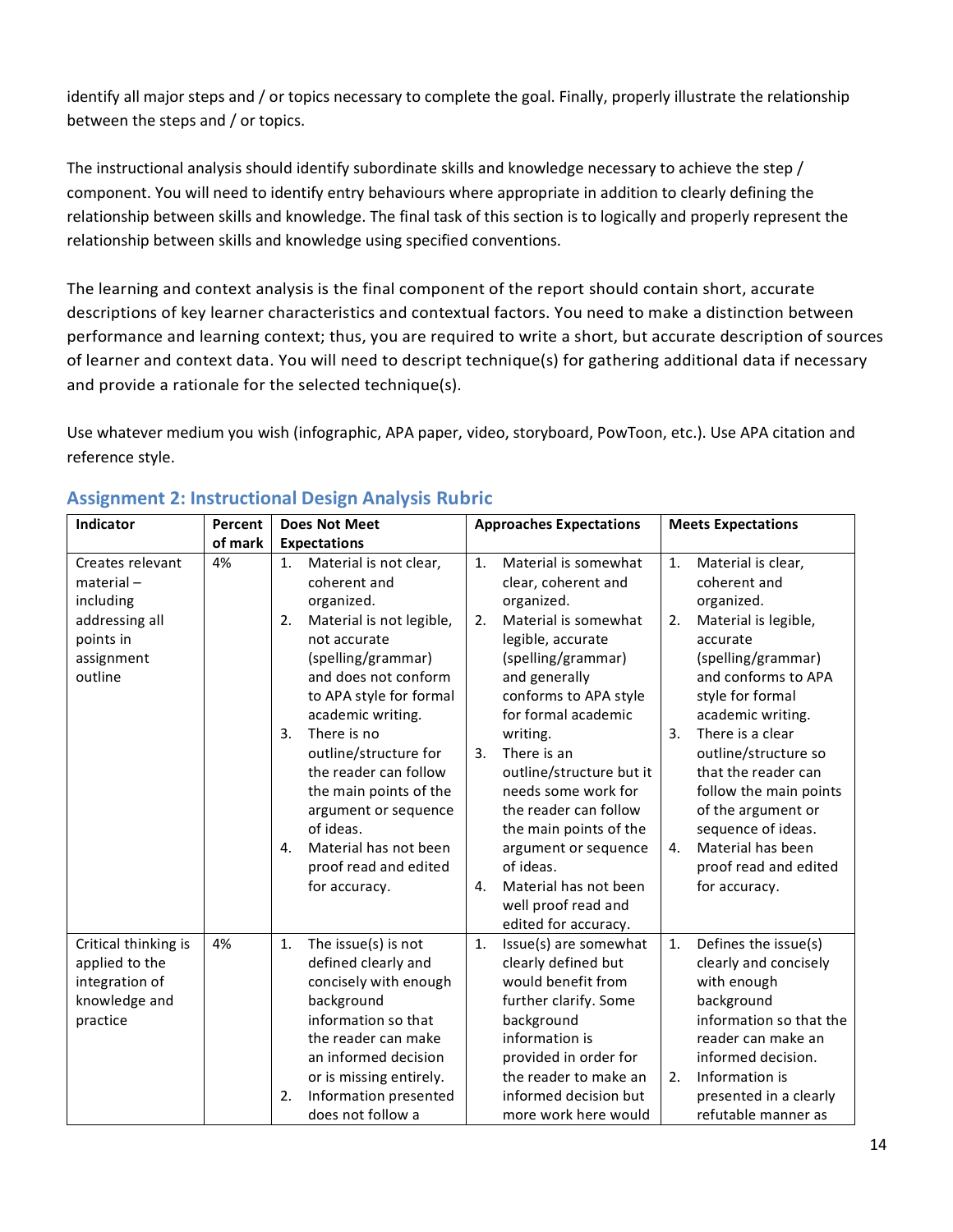| logical progression or<br>is missing entirely. | be helpful.<br>Information presented<br>would benefit from<br>further refinement to<br>ensure that the<br>concepts and logic are<br>clear. | both concepts and<br>logic are defined and<br>followed Critically<br>evaluates information<br>and evidence and<br>presents various<br>perspectives.<br>Documented criticisms<br>are discussed. |
|------------------------------------------------|--------------------------------------------------------------------------------------------------------------------------------------------|------------------------------------------------------------------------------------------------------------------------------------------------------------------------------------------------|
|------------------------------------------------|--------------------------------------------------------------------------------------------------------------------------------------------|------------------------------------------------------------------------------------------------------------------------------------------------------------------------------------------------|

# **Assignment 3: Instructional Design Planning Process – Part 2**

#### **Group assignment – 8%**

This is the second part of your instructional design project. In this assignment, your group will create an instructional design plan. The plan will have three components:

- 1. Performance objectives
- 2. Assessment instructions and procedures
- 3. Instructional strategy
- 4. Video methods/media

The performance objectives should be congruent with the previous analysis. Performance objectives define what it is students will be able to do when they have completed the instruction.

Assessment instructions and procedures should provide the evaluation criteria for the instruction as well as the procedures for measuring learner performance.

Instructional strategies should effectively and efficiently lead to student performance. The instructional strategy should include 1) sequencing of objectives 2) identifying pre-instructional testing and follow-up activities; 3) determining how the content will be presented; and, 4) determine student participation activities.

Use whatever medium you wish (infographic, APA paper, video, storyboard, PowToon, etc.). Use APA citation and reference style.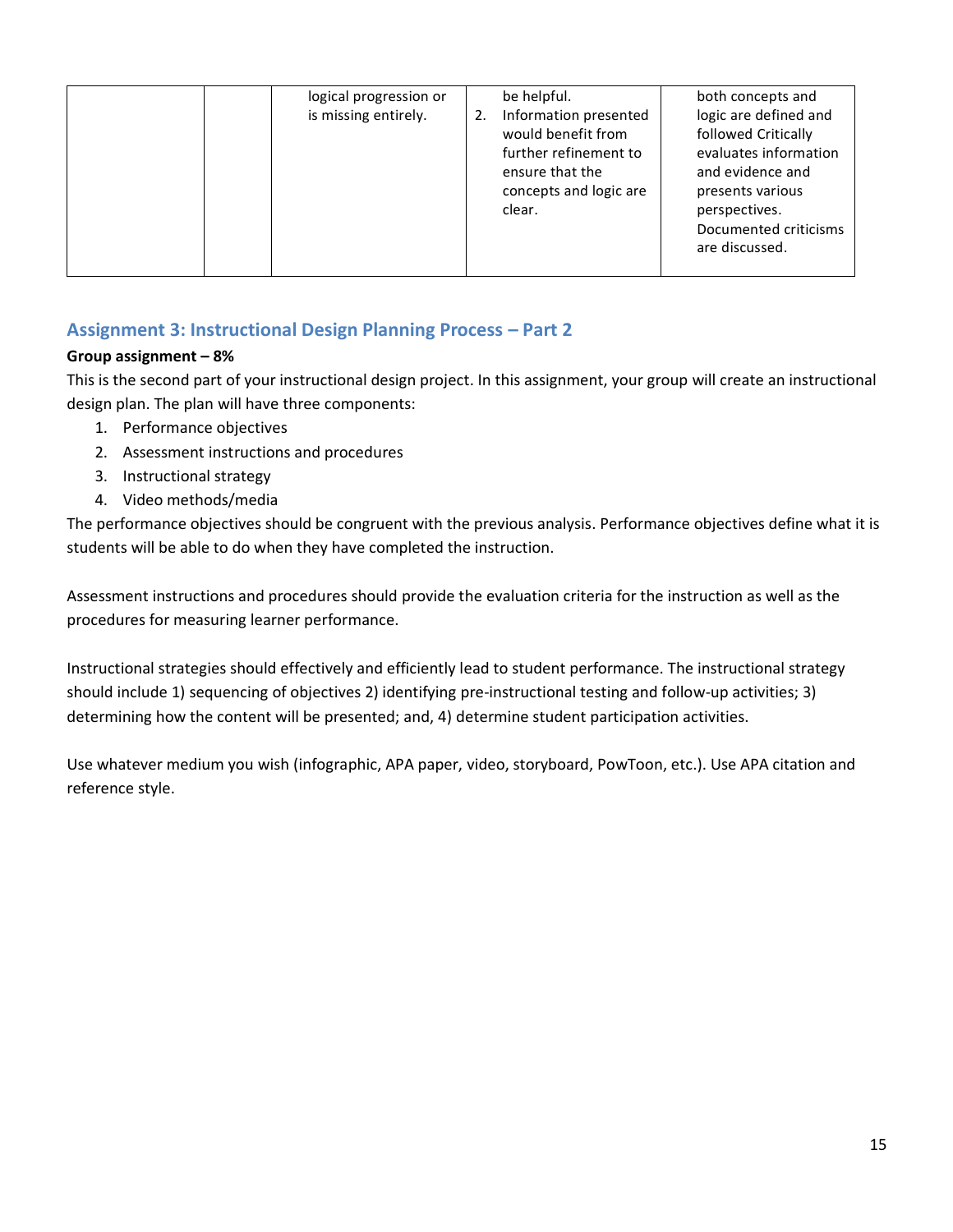# **Assignment 3: Report of Initial Plans for Instructional Design Problem**

| <b>Based on the</b><br>seven points,<br>what are the                 | Percent<br>of mark | Performance objectives define<br>what it is students will be able<br>to do when they have<br>completed the instruction. | <b>Assessment tools.</b> Provide the evaluation<br>criteria for the instruction as well as the<br>procedures for measuring learner<br>performance | Instructional strategy 1) sequencing of objectives 2)<br>identifying pre-instructional testing and follow-up<br>activities; 3) determining how the content will be<br>presented; and, 4) determine student participation<br>activities. |
|----------------------------------------------------------------------|--------------------|-------------------------------------------------------------------------------------------------------------------------|---------------------------------------------------------------------------------------------------------------------------------------------------|-----------------------------------------------------------------------------------------------------------------------------------------------------------------------------------------------------------------------------------------|
| Strengths<br>(What was<br>done well?)                                | 2.75%              | The columns will expand as you<br>type in your comments (Remove<br>all comments before typing)                          |                                                                                                                                                   | Example: Good use of sequencing and participation activities                                                                                                                                                                            |
| Threats that<br>may cause a<br>problem with<br>executing the<br>plan | 2.75%              |                                                                                                                         |                                                                                                                                                   | Example: Did not provide sufficient detail about the content                                                                                                                                                                            |
| Suggestions<br>for<br>improvement                                    | 2.5%               |                                                                                                                         |                                                                                                                                                   | Example: Further details about content are need and should<br>be tied to the assessment tools to be effective                                                                                                                           |

Provide constructive feedback for each of the seven assignment requirements.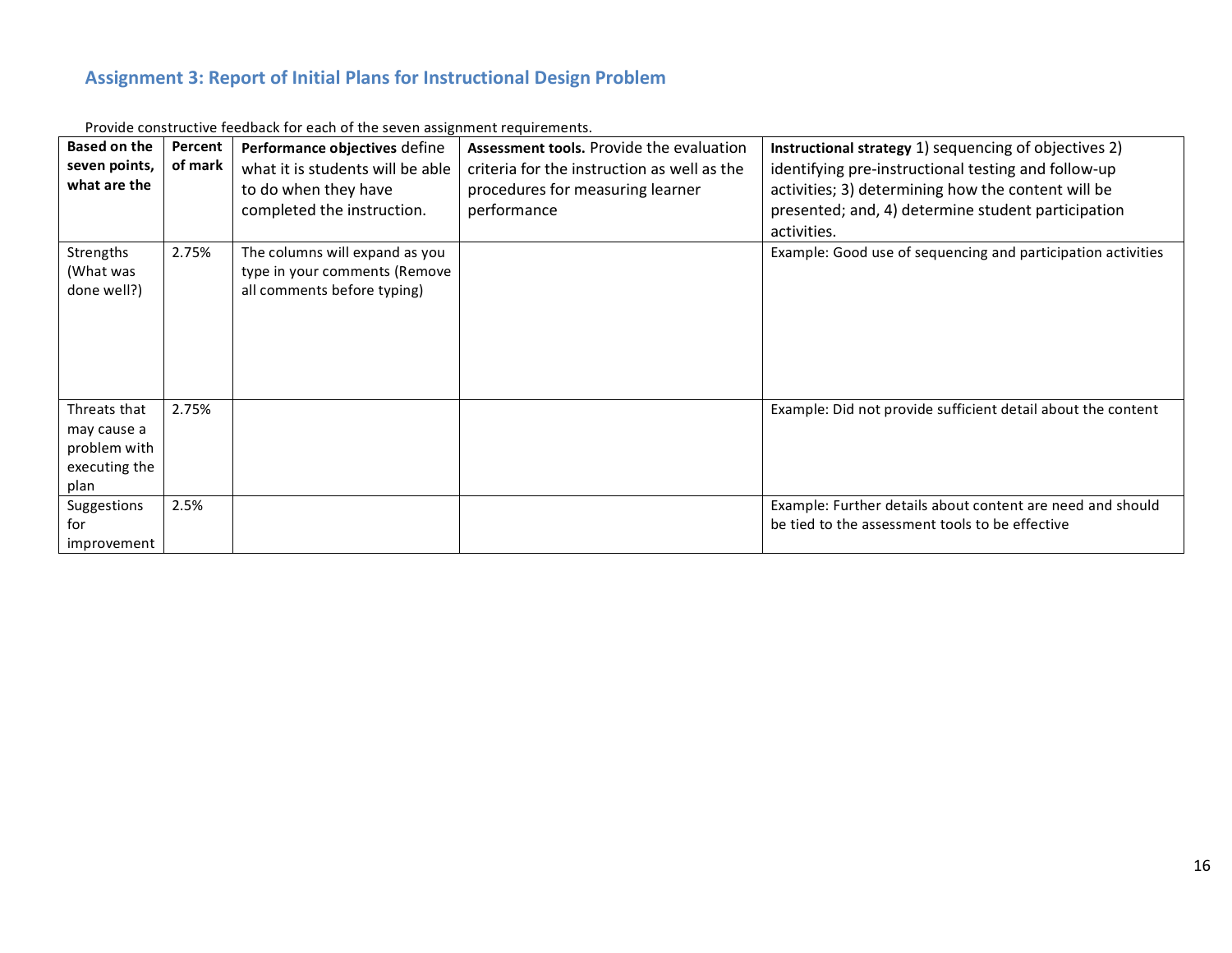## **Assignment 4: Facilitator's and Learner's Materials**

#### **Group assignment – 10%**

Post the facilitator's materials. This will include, but not limited to rubrics, facilitation notes, and technical information needed to run the course/workshop. This should be housed on a separate part of the website (perhaps a tab titled "Facilitator login"). Also post all material learners will need, such as assessments, handouts, student guides, etc. The following rubric will be used. As with other parts of the project, this report must adhere to APA standards.

| Indicator                                                                                             | Percent | <b>Does Not Meet</b>                                                                                                                                                                                                                                                                                                                                                                                                     | <b>Approaches Expectations</b>                                                                                                                                                                                                                                                                                                                                                                                                             | <b>Meets Expectations</b>                                                                                                                                                                                                                                                                                                                                                                                                          |  |
|-------------------------------------------------------------------------------------------------------|---------|--------------------------------------------------------------------------------------------------------------------------------------------------------------------------------------------------------------------------------------------------------------------------------------------------------------------------------------------------------------------------------------------------------------------------|--------------------------------------------------------------------------------------------------------------------------------------------------------------------------------------------------------------------------------------------------------------------------------------------------------------------------------------------------------------------------------------------------------------------------------------------|------------------------------------------------------------------------------------------------------------------------------------------------------------------------------------------------------------------------------------------------------------------------------------------------------------------------------------------------------------------------------------------------------------------------------------|--|
|                                                                                                       | of mark | <b>Expectations</b>                                                                                                                                                                                                                                                                                                                                                                                                      |                                                                                                                                                                                                                                                                                                                                                                                                                                            |                                                                                                                                                                                                                                                                                                                                                                                                                                    |  |
| Creates relevant<br>$material -$<br>including<br>addressing all<br>points in<br>assignment<br>outline | 50%     | Material is not clear,<br>1.<br>coherent and<br>organized.<br>Material is not legible,<br>2.<br>not accurate<br>(spelling/grammar)<br>and does not conform<br>to APA style for formal<br>academic writing.<br>There is no<br>3.<br>outline/structure for<br>the reader can follow<br>the main points of the<br>argument or sequence<br>of ideas.<br>Material has not been<br>4.<br>proofread and edited<br>for accuracy. | Material is somewhat<br>1.<br>clear, coherent and<br>organized.<br>2.<br>Material is somewhat<br>legible, accurate<br>(spelling/grammar)<br>and generally<br>conforms to APA style<br>for formal academic<br>writing.<br>There is an<br>3.<br>outline/structure but it<br>needs some work for<br>the reader can follow<br>the main points of the<br>argument or sequence<br>of ideas.<br>Material has not been<br>4.<br>well proofread and | 1.<br>Material is clear,<br>coherent and<br>organized.<br>Material is legible,<br>2.<br>accurate<br>(spelling/grammar)<br>and conforms to APA<br>style for formal<br>academic writing.<br>There is a clear<br>3.<br>outline/structure so<br>that the reader can<br>follow the main points<br>of the argument or<br>sequence of ideas.<br>Material has been<br>4.<br>proofread and edited<br>for accuracy.                          |  |
| Critical thinking is<br>applied to the<br>integration of<br>knowledge and<br>practice                 | 50%     | The issue(s) is not<br>1.<br>defined clearly and<br>concisely with enough<br>background<br>information so that<br>the reader can make<br>an informed decision<br>or is missing entirely.<br>Information presented<br>2.<br>does not follow a<br>logical progression or<br>is missing entirely.                                                                                                                           | edited for accuracy.<br>Issue(s) are somewhat<br>1.<br>clearly defined but<br>would benefit from<br>further clarify. Some<br>background<br>information is<br>provided in order for<br>the reader to make an<br>informed decision but<br>more work here would<br>be helpful.<br>Information presented<br>2.<br>would benefit from<br>further refinement to<br>ensure that the<br>concepts and logic are<br>clear.                           | Defines the issue(s)<br>1.<br>clearly and concisely<br>with enough<br>background<br>information so that the<br>reader can make an<br>informed decision.<br>Information is<br>2.<br>presented in a clearly<br>refutable manner as<br>both concepts and<br>logic are defined and<br>followed Critically<br>evaluates information<br>and evidence and<br>presents various<br>perspectives.<br>Documented criticisms<br>are discussed. |  |

### **Assignment 4: Instructional Design Progress Report Rubric**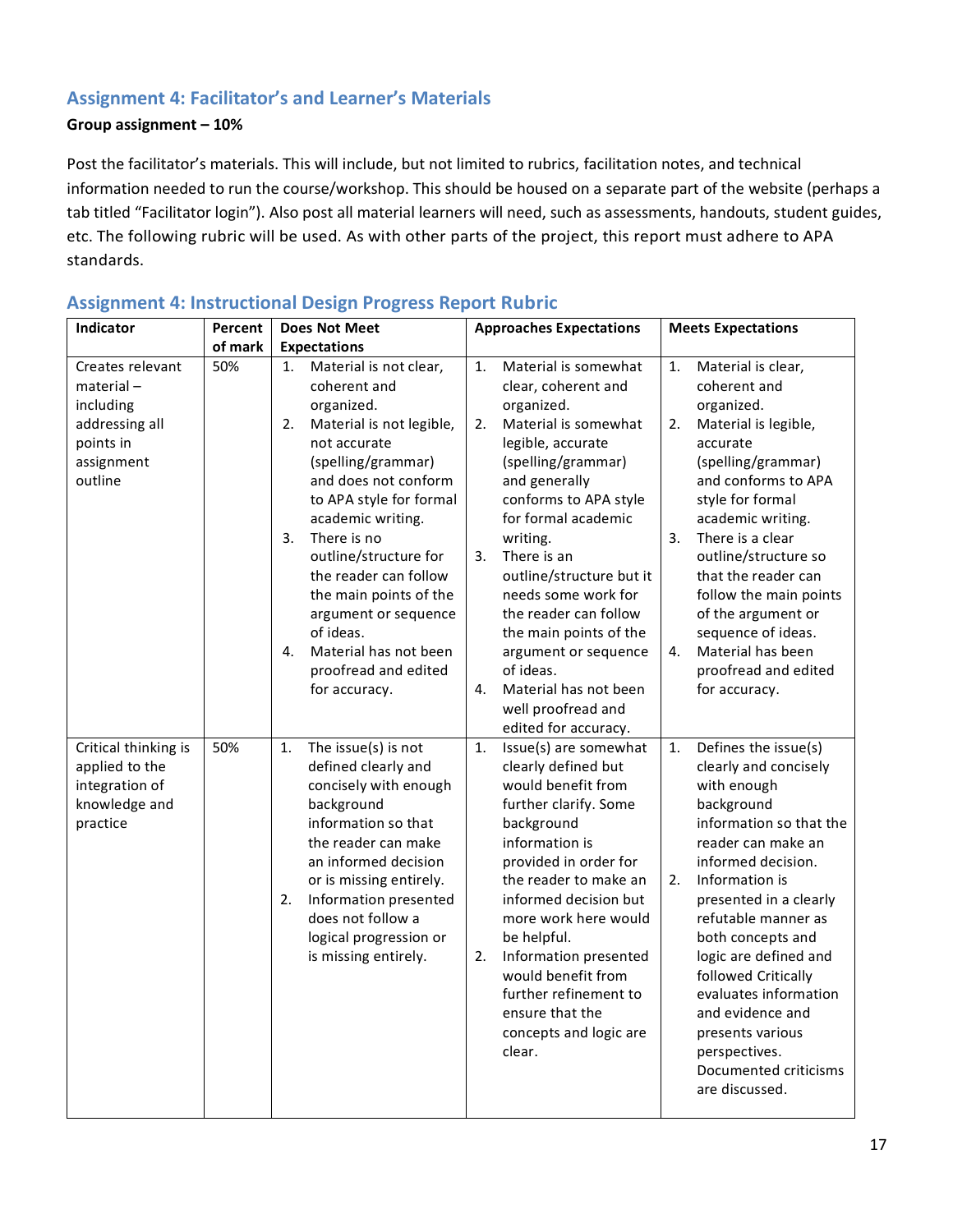## **Assignment 5: Completed Project**

# **Group assignment – 15%**

Post a link to the completed ID project. All individuals with each group are assigned a "course" to take and report back on, using the ID evaluation rubric. The rubric will be completed individually, thus allowing for more robust feedback.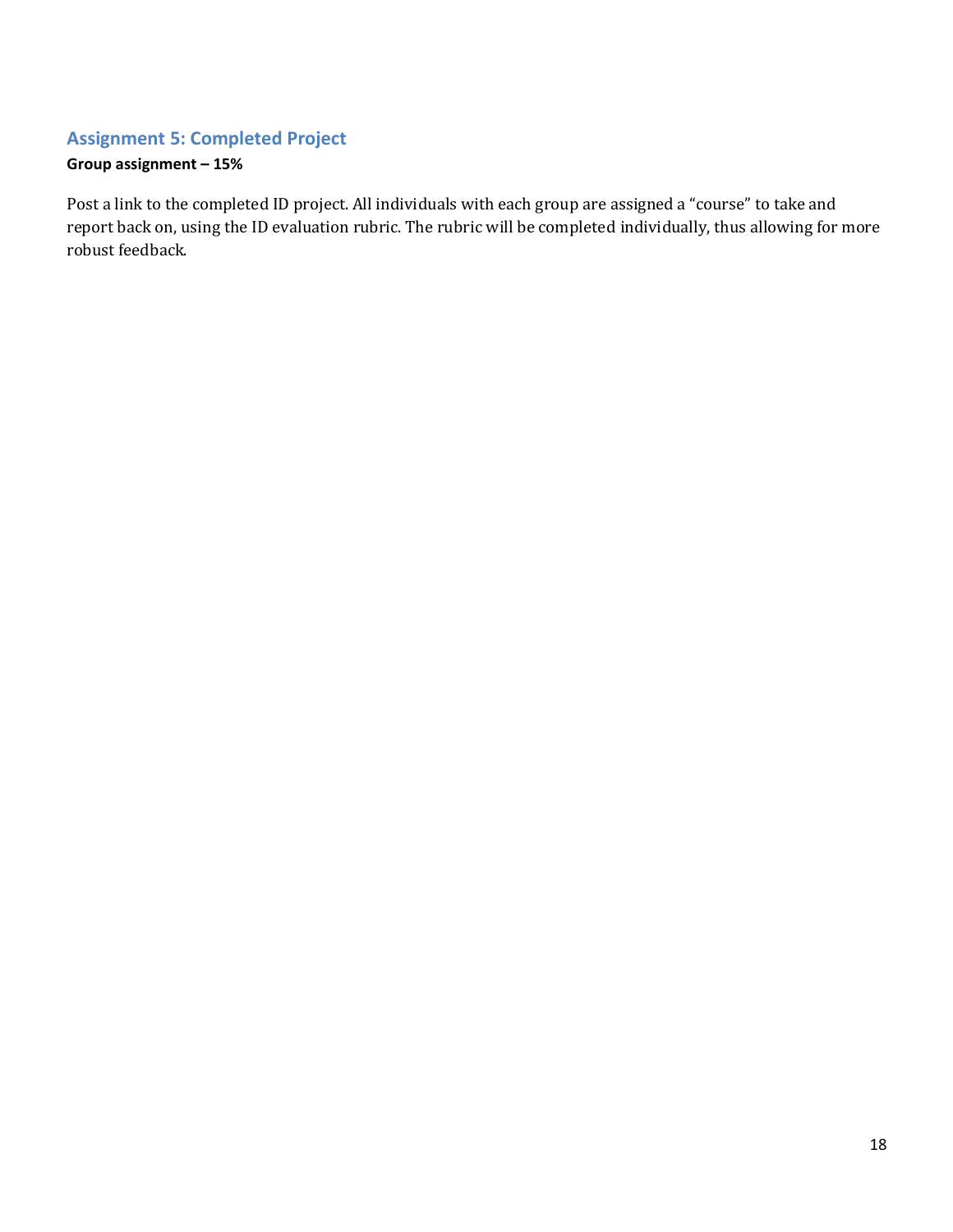|                 | <b>Does Not Meet</b><br><b>Expectations</b>                                                                                                                                          | <b>Approaches Expectations</b>                                                                                                                                                                                     | <b>Meets Expectations</b>                                                                                                                                                                |
|-----------------|--------------------------------------------------------------------------------------------------------------------------------------------------------------------------------------|--------------------------------------------------------------------------------------------------------------------------------------------------------------------------------------------------------------------|------------------------------------------------------------------------------------------------------------------------------------------------------------------------------------------|
| Storyboard      |                                                                                                                                                                                      |                                                                                                                                                                                                                    |                                                                                                                                                                                          |
| Layout          | Material is not clear,<br>coherent, organized and is<br>confusing, and visually<br>distracting                                                                                       | Material is somewhat clear,<br>coherent and organized.                                                                                                                                                             | Material is clear, coherent,<br>organized and visually<br>pleasing                                                                                                                       |
| Written content | There is no outline/structure<br>for the reader can follow the<br>main points of the content<br>or sequence of ideas.<br>Material is not legible, not<br>accurate (spelling/grammar) | There is an outline/structure<br>but it needs some work for<br>the reader can follow the<br>main points of the content<br>or sequence of ideas.<br>Material is somewhat<br>legible, accurate<br>(spelling/grammar) | There is a clear<br>outline/structure so that the<br>reader can follow the main<br>points of the content or<br>sequence of ideas. Material<br>is legible, accurate<br>(spelling/grammar) |
| Graphics        | Graphics are not present or<br>poorly chosen<br>(inappropriate / does not<br>align with the content or<br>topic), distracting from the<br>content and create<br>confusion            | Graphics are appropriate /<br>aligns with the content or<br>topic but is inconsistent<br>and sometimes aid with<br>understanding the content                                                                       | Graphics are appropriate /<br>aligns with the content or<br>topic and aid with<br>understanding the content                                                                              |
| Timeline        | Timeline is missing                                                                                                                                                                  | Timeline is present but<br>not realistic or consistent                                                                                                                                                             | Timeline is present an is<br>representative of<br>approximate storyboard<br>time                                                                                                         |
| Sample content  | There is no outline/structure<br>for the reader can follow the<br>main points of the content<br>or sequence of ideas.<br>Material is not legible, not<br>accurate (spelling/grammar) | There is an outline/structure<br>but it needs some work for<br>the reader can follow the<br>main points of the content<br>or sequence of ideas.<br>Material is somewhat<br>legible, accurate<br>(spelling/grammar) | There is a clear<br>outline/structure so that the<br>reader can follow the main<br>points of the content or<br>sequence of ideas. Material<br>is legible, accurate<br>(spelling/grammar) |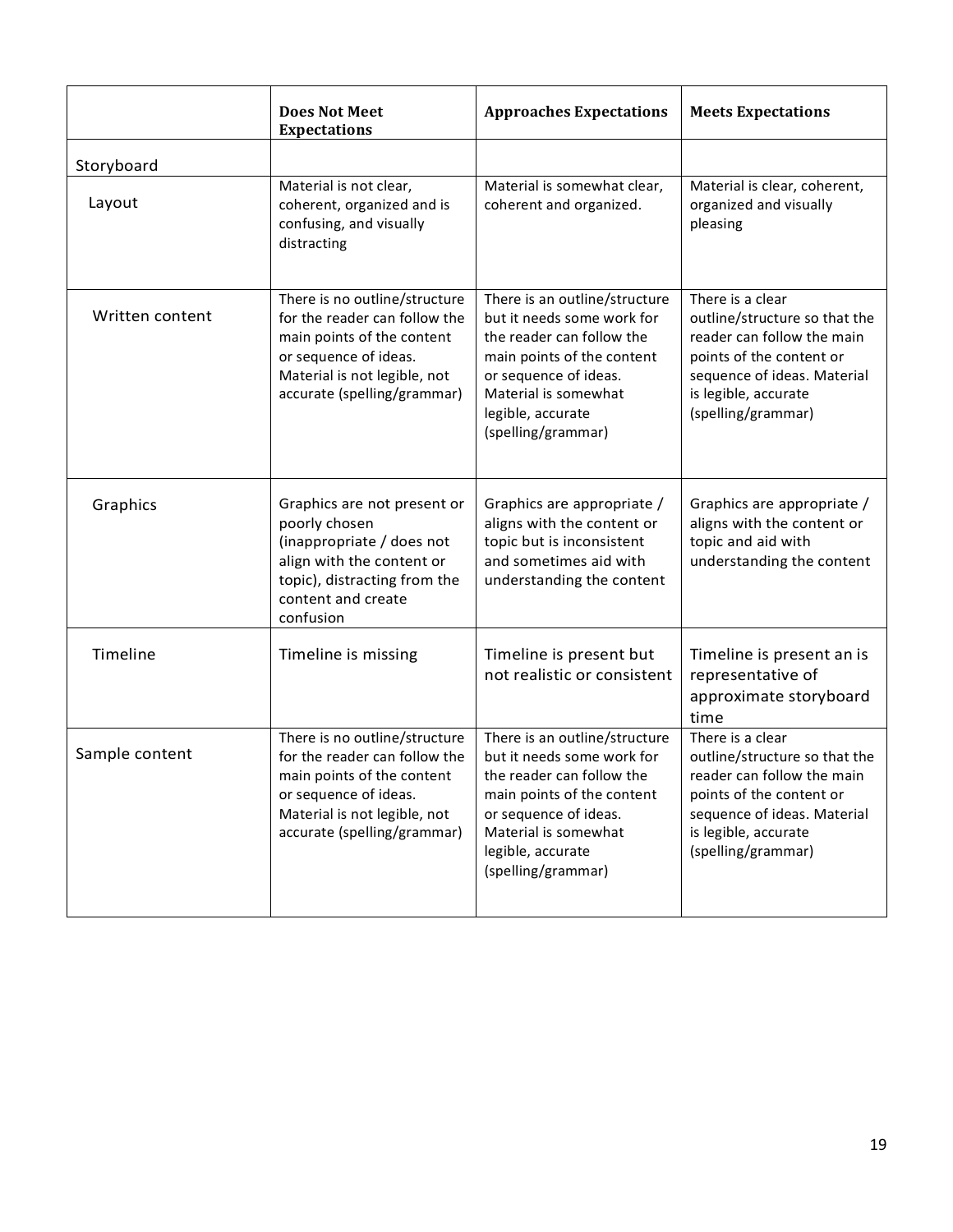# **Assignment 6: Presentation of Overall ID Project**

#### **Group assignment – 12%**

Based on criteria given in the Project Rubric (as a completed ID project and likely to include such aspects as: rollout plans, implementation issues and revision schedule). Using presentation software (10 min maximum/project including Q&A). All projects must be loaded in the Blackboard discussion forum

| Indicator         | Percent | <b>Does Not Meet</b>          | <b>Approaches Expectations</b> | <b>Meets Expectations</b>     |
|-------------------|---------|-------------------------------|--------------------------------|-------------------------------|
|                   | of mark | <b>Expectations</b>           |                                |                               |
| Required          | 2.5%    | There is no outline /         | There is an outline /          | There is a clear outline /    |
| elements          |         | structure for the reader      | structure but it needs some    | structure so that the         |
|                   |         | can follow the main points    | work for the reader can        | reader can follow the main    |
|                   |         | of the content or sequence    | follow the main points of      | points of the content or      |
|                   |         | of ideas. Does not address    | the content or sequence of     | sequence of ideas. Address    |
|                   |         | the three required            | ideas. Does not address all    | all the required elements     |
|                   |         | elements                      | the required elements or       | and provides sufficient       |
|                   |         |                               | provides lack of details       | details for depth of          |
|                   |         |                               |                                | understanding                 |
| Spelling and      | 2.5%    | Material is not legible, not  | Material is somewhat           | Material is legible, accurate |
| grammar           |         | accurate (spelling /          | legible, accurate (spelling /  | (spelling / grammar).         |
|                   |         | grammar). Material has not    | grammar). Material has not     | Material has been             |
|                   |         | been proofread and edited     | been well proofread and        | proofread and edited for      |
|                   |         | for accuracy.                 | edited for accuracy.           | accuracy.                     |
| Q&A               | 2.5%    | Not prepared to answer        | Somewhat prepared to           | Prepared to answer            |
|                   |         | questions; does not allow     | answer questions; minimal      | questions; leaves ample       |
|                   |         | time for questions; does      | amount of time left to         | time for questions;           |
|                   |         | not facilitate (discourages   | answer questions; allows       | facilitates (encourages       |
|                   |         | discussion, participation,    | for some facilitation          | discussion, participation,    |
|                   |         | questions)                    | (discussion, participation,    | questions)                    |
|                   |         |                               | questions)                     |                               |
| Use of PowerPoint | 2.5%    | Reads directly from the       | Sometimes reads from the       | Uses bullet points as a       |
|                   |         | slides; slides cluttered with | slides; many bullet points     | speaking guide; minimal       |
|                   |         | information; layout/colour    | with too much information;     | bullet points with excellent  |
|                   |         | distracts from the            | no major layout / colour       | content; appropriate          |
|                   |         | presentation; uses the        | distractions; uses the         | layout / colour selection;    |
|                   |         | wrong number of slides        | wrong number of slides         | uses three slides             |

### **Assignment 6: Instructional Design Presentation Rubric**

#### **Assignment 7: Discussion Forum**

#### **Individual assignment – 30%**

This report provides a critique of the development of your group's instructional design project. Write a 1,800 page (approximately 6 pages) paper providing a critique of the development of the training solution created by your group. It is suggested you examine the components created during the instructional designing process. Take into consideration the feedback your group received from assignment 3 and in the Q&A. The critique is not of group members, but the use and integration of the models used, learning components created, usability of the unit / module created, and suggested revision needed to ensure a successful launch of the project. It may be useful to review the topics covered throughout the course and use that as a guide to write your paper; however, there is no particularly blueprint for this paper, as it must provide individual insights into the instructional design project. It is strongly suggested that all learners know the difference between the being critical, critical thinking, and a critique.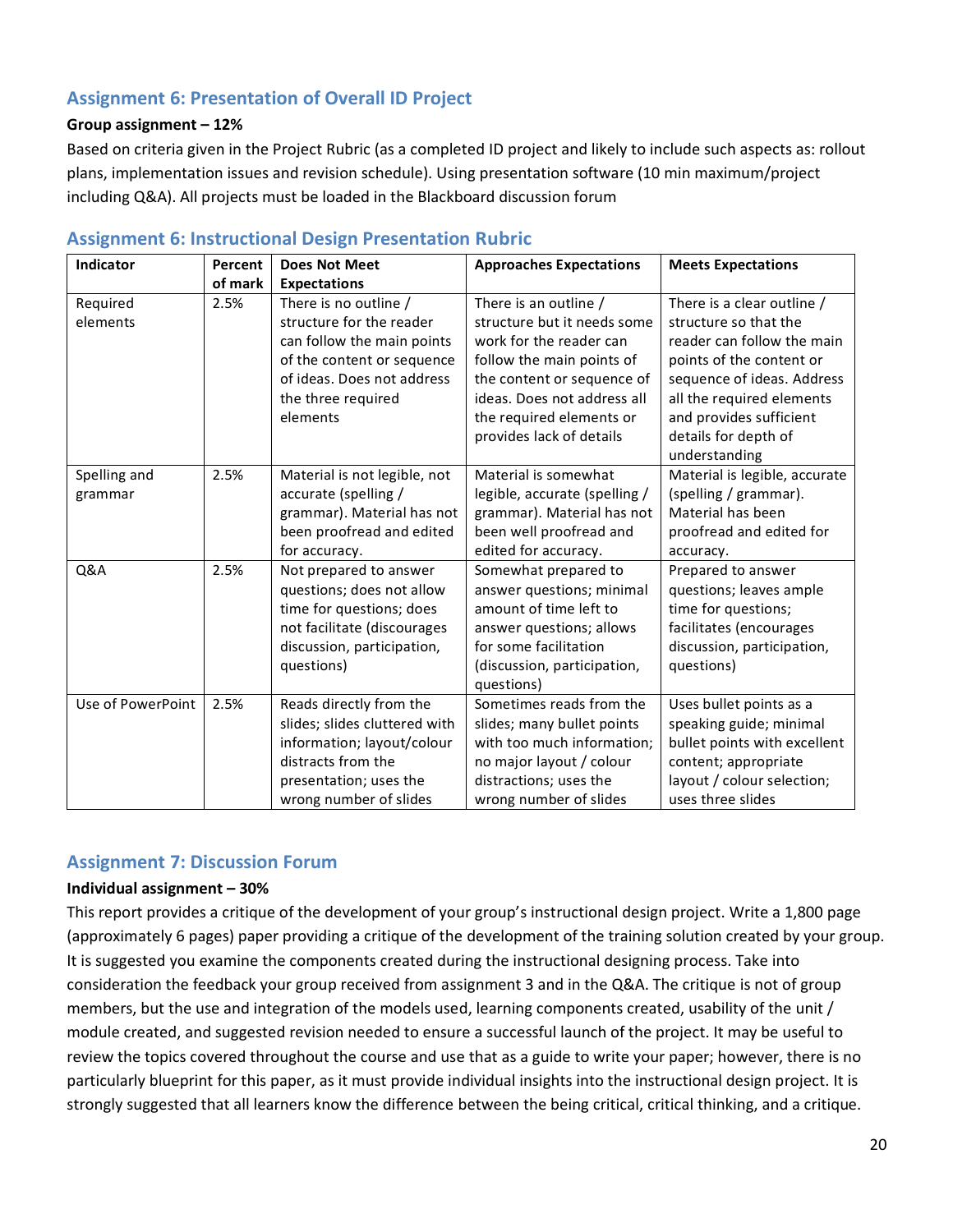Please provide a link to your group's project. The following rubric will be used for the paper.

| Indicator                     | Percent | <b>Does Not Meet</b>                                                                                                             | <b>Approaches Expectations</b>                                                                                                                      | <b>Meets Expectations</b>                                                                                                             |
|-------------------------------|---------|----------------------------------------------------------------------------------------------------------------------------------|-----------------------------------------------------------------------------------------------------------------------------------------------------|---------------------------------------------------------------------------------------------------------------------------------------|
|                               | of mark | <b>Expectations</b>                                                                                                              |                                                                                                                                                     |                                                                                                                                       |
| Organization                  | 8%      | Material is not clear,<br>coherent and organized.                                                                                | Material is somewhat<br>clear, coherent and<br>organized.                                                                                           | Material is clear, coherent<br>and organized.                                                                                         |
|                               |         | There is no<br>outline/structure for the<br>reader can follow the main<br>points of the argument or<br>sequence of ideas.        | There is an<br>outline/structure but it<br>needs some work for the<br>reader can follow the main<br>points of the argument or<br>sequence of ideas. | There is a clear<br>outline/structure so that<br>the reader can follow the<br>main points of the<br>argument or sequence of<br>ideas. |
| Spelling and<br>grammar / APA | 5%      | Material is not legible, not<br>accurate (spelling /<br>grammar). Material has not<br>been proofread and edited<br>for accuracy. | Material is somewhat<br>legible, accurate (spelling /<br>grammar). Material has not<br>been well proofread and<br>edited for accuracy.              | Material is legible, accurate<br>(spelling / grammar).<br>Material has been<br>proofread and edited for<br>accuracy.                  |
|                               |         | Does not conform to APA<br>style for formal academic<br>writing                                                                  | Generally conforms to APA<br>style for formal academic<br>writing.                                                                                  | Conforms to APA style for<br>formal academic writing.                                                                                 |
| Critical thinking             | 8%      | No or little analysis or<br>insights provided.                                                                                   | Provides competent but<br>not robust analysis and<br>critique.                                                                                      | Provides deep analysis and<br>critique of materials and<br>processes.                                                                 |
|                               |         | Sometimes goes off topic<br>and does not make<br>connections with the<br>material.                                               | Limited connections with<br>the material<br>Some examples used.                                                                                     | Provides rich, detailed<br>connections with learning<br>material                                                                      |
|                               |         | Does not provide examples<br>from the relevant material                                                                          | Sometimes offers vague or<br>general insights, but lacks                                                                                            | Provides examples of<br>relevant material.                                                                                            |
|                               |         | Summarizes but does not<br>put forth new ideas or<br>insights                                                                    | depth and detail. Puts forth<br>some new ideas                                                                                                      | Provides depth and<br>detailed insights in<br>additional to new ideas                                                                 |
| Moving forward                | 4%      | Offers no or little input into<br>the future of the project                                                                      | Provides some details of<br>the future of the project,<br>but these are vague with a<br>lack of depth and detail                                    | Provides rich, detailed<br>forwarding thinking to<br>ensure the project is<br>successful                                              |

# **Assignment 7: Tutorial Participation**

### **Individual assignment – 12%**

Contributions to the weekly tutorials via sharing of resources and discussion (using the chat box or verbally exchanging ideas). Half the participation marks are awarded for the first six tutorials and the second half of the marks are awarded for the final six tutorials.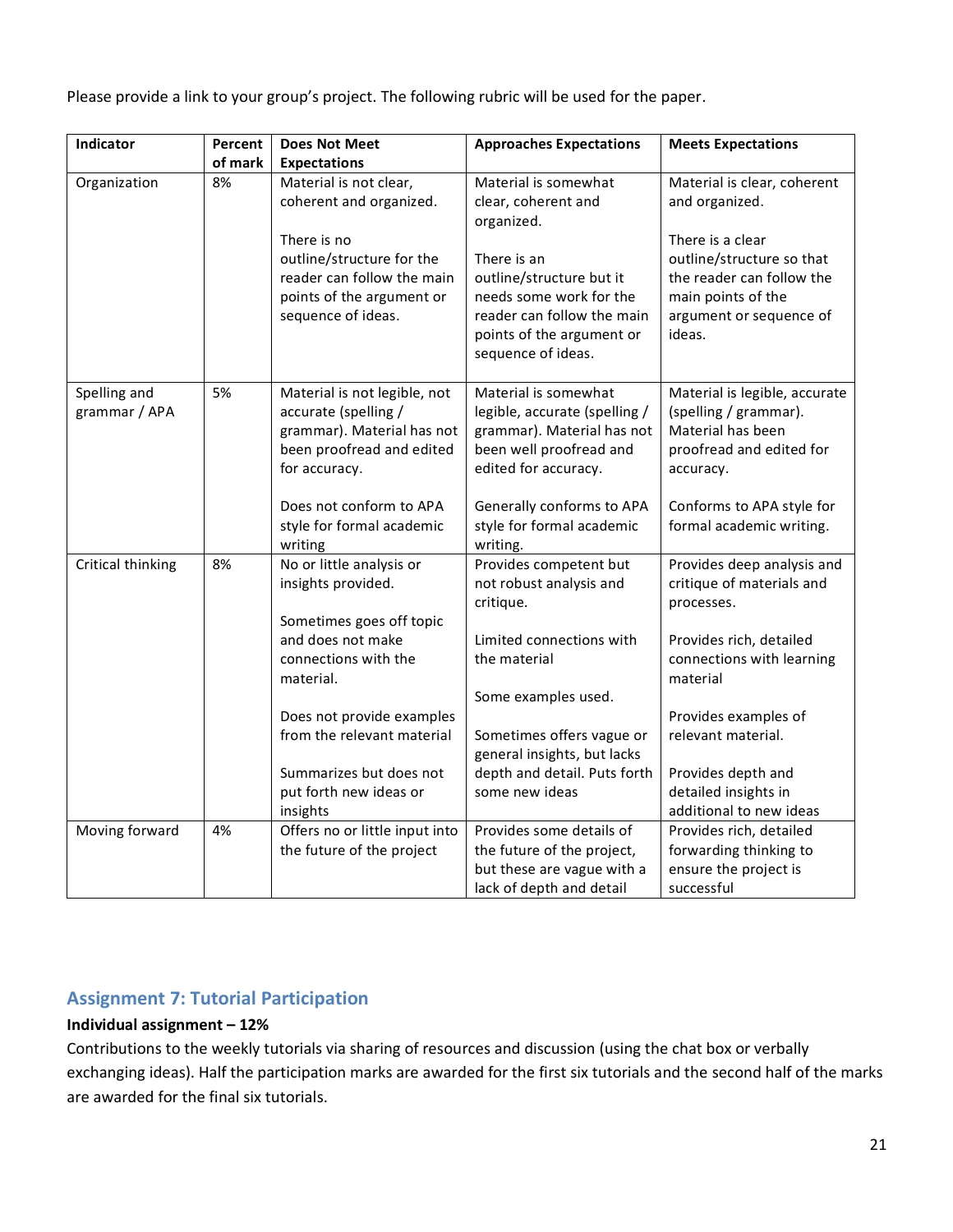#### **Group Member Assessment Rubric for Project Contribution**

The group assessment rubric is as follows. Each member of your project group will be asked to complete the group assessment and submit it to the facilitator for each group assignment. NOTE: When evaluating whether a student has demonstrated success in meeting the learning outcomes of the subject, the facilitator will also take into account the peer assessment. Individual students' final marks may be adjusted by up to two grades (PLUS or MINUS).

Please rate your group members on the relative contributions that were made in preparing and presenting your PBL. Please be candid in your assessment. Your ratings will not be disclosed to other students. In rating your group members use a one to five-point scale, where **5 = Superior; 4 = Above Average; 3 = Average; 2 = below average; 1 = weak.**

Insert your peers' names in the chart below with one name at the top of each column.

#### Please email this assessment to XXXXX

| <b>Criteria</b>                             | <b>Yourself (insert</b><br>name here) | <b>Group Member</b><br>1 (insert name<br>here) | <b>Group Member</b><br>2 (insert name<br>here) | <b>Group Member 3</b><br>(insert name here) |
|---------------------------------------------|---------------------------------------|------------------------------------------------|------------------------------------------------|---------------------------------------------|
| Participated fully in group discussions and |                                       |                                                |                                                |                                             |
| meetings.                                   |                                       |                                                |                                                |                                             |
| Helped to keep the group focused on the     |                                       |                                                |                                                |                                             |
| task based on the assignment description.   |                                       |                                                |                                                |                                             |
| Contributed useful and creative ideas to    |                                       |                                                |                                                |                                             |
| the development of the presentation.        |                                       |                                                |                                                |                                             |
| Critically evaluated information and        |                                       |                                                |                                                |                                             |
| evidence and presented various              |                                       |                                                |                                                |                                             |
| perspectives to the group.                  |                                       |                                                |                                                |                                             |
| Quantity of work done.                      |                                       |                                                |                                                |                                             |
| Quality of work done was to the desired     |                                       |                                                |                                                |                                             |
| standard and reflected the assignment       |                                       |                                                |                                                |                                             |
| assessment criteria.                        |                                       |                                                |                                                |                                             |
| Contributed to the delivery of the          |                                       |                                                |                                                |                                             |
| presentation in a creative and supportive   |                                       |                                                |                                                |                                             |
| manner.                                     |                                       |                                                |                                                |                                             |
| Contributed to the class discussion of the  |                                       |                                                |                                                |                                             |
| presentation; answered questions on the     |                                       |                                                |                                                |                                             |
| topic and furthered understandings.         |                                       |                                                |                                                |                                             |
| Total                                       |                                       |                                                |                                                |                                             |
| Comments:                                   |                                       |                                                |                                                |                                             |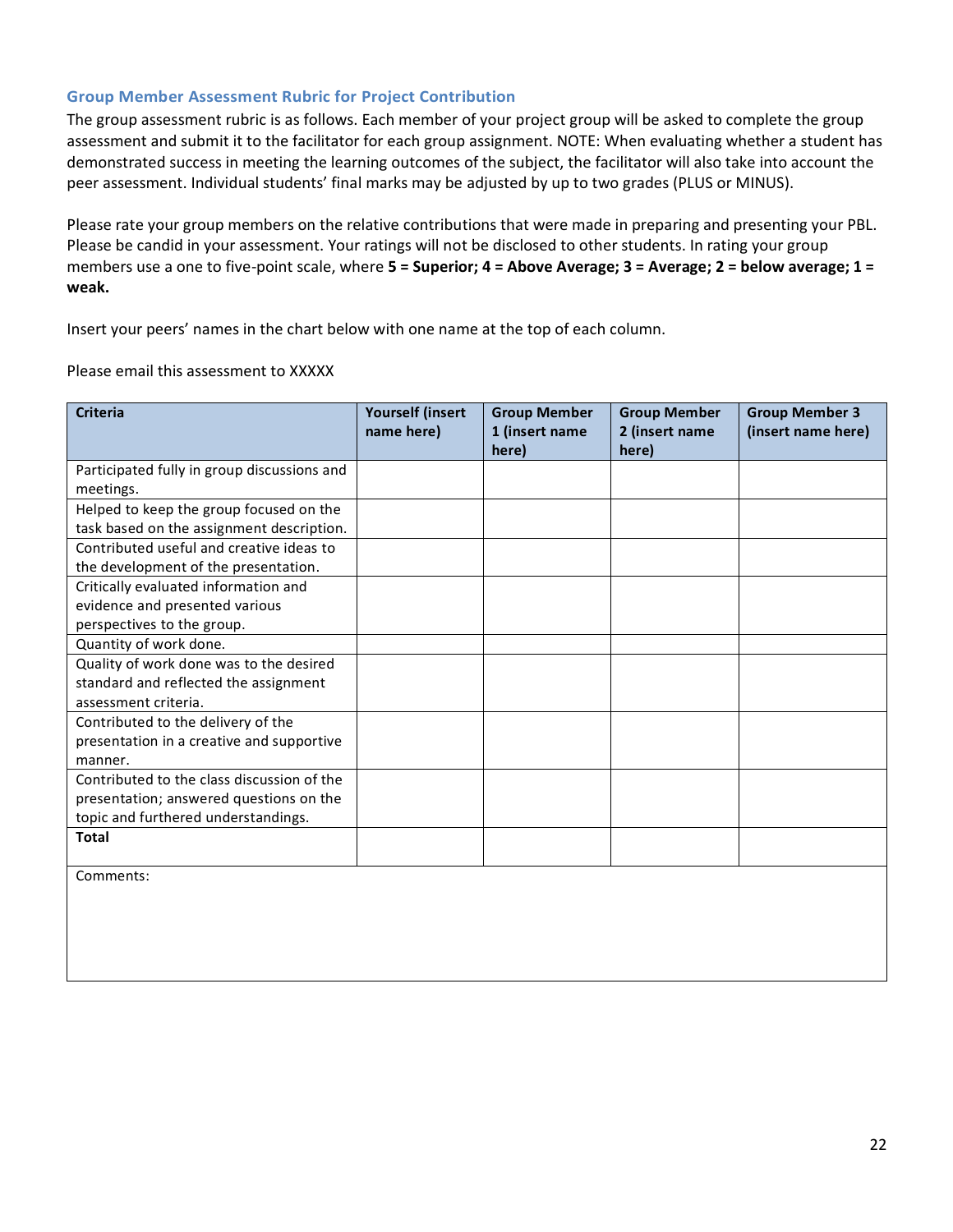## **Assignment Policies**

Assignment criteria are specified in the detailed assignment descriptions. Read them carefully to be sure that you have fulfilled all aspects of the requirements. Assignments are DUE ON THE DAY indicated. Late assignments will be handled as follows:

#### Non-negotiated Late Assignment

An assignment that has been posted late without prior agreement between the student and the professor to extend the time for the assignment to be handed in will be considered a non- negotiated late assignment and will be assigned a grade of zero.

#### Negotiated Late Assignment

An assignment that has been handed in late in accordance with a mutually agreed deadline and penalty (if applicable) will be considered a negotiated late assignment and will be marked in accordance with the mutually agreed terms.

#### Extenuating Circumstances

The professor will consider individually, rare extenuating circumstances, which may cause an assignment to be late. Examples of extenuating circumstances include hospitalization, death of a loved one, traffic accidents, etc. The student must provide documentation to validate the extenuating circumstance. It will be at the professor's discretion to work out the extension in this situation.

## **Academic Integrity**

Learners and faculty at UOIT share an important responsibility to maintain the integrity of the teaching and learning relationship. This relationship is characterized by honesty, fairness and mutual respect for the aim and principles of the pursuit of education. Academic misconduct impedes the activities of the university community and is punishable by appropriate disciplinary action.

Learners are expected to be familiar with UOIT's regulations on Academic Conduct (Section 5.15 of the Academic Calendar) which sets out the kinds of actions that constitute academic misconduct, including plagiarism, copying or allowing one's own work to copied, use of unauthorized aids in examinations and tests, submitting work prepared in collaboration with another student when such collaboration has not been authorized, and other academic offences. The regulations also describe the procedures for dealing with allegations, and the sanctions for any finding of academic misconduct, which can range from a written reprimand to permanent expulsion from the university. A lack of familiarity with UOIT's regulations on academic conduct does not constitute a defense against its application.

Further information about academic misconduct can be found in the Academic Integrity link on your laptop.

## **Turnitin**

UOIT and faculty members reserve the right to use electronic means to detect and help prevent plagiarism. Learners agree that by taking this course all assignments are subject to submission for textual similarity review by Turnitin.com. Assignments submitted to Turnitin.com will be included

as source documents in Turnitin.com's restricted access database solely for the purpose of detecting plagiarism in such documents for five academic years. The instructor may require learners to submit their assignments electronically to Turnitin.com or the instructor may submit questionable text on behalf of a student. The terms that apply to UOIT's use of the Turnitin.com service is described on the Turnitin.com website.

Learners who do not wish to have their work submitted to Turnitin.com must inform their instructor at the time the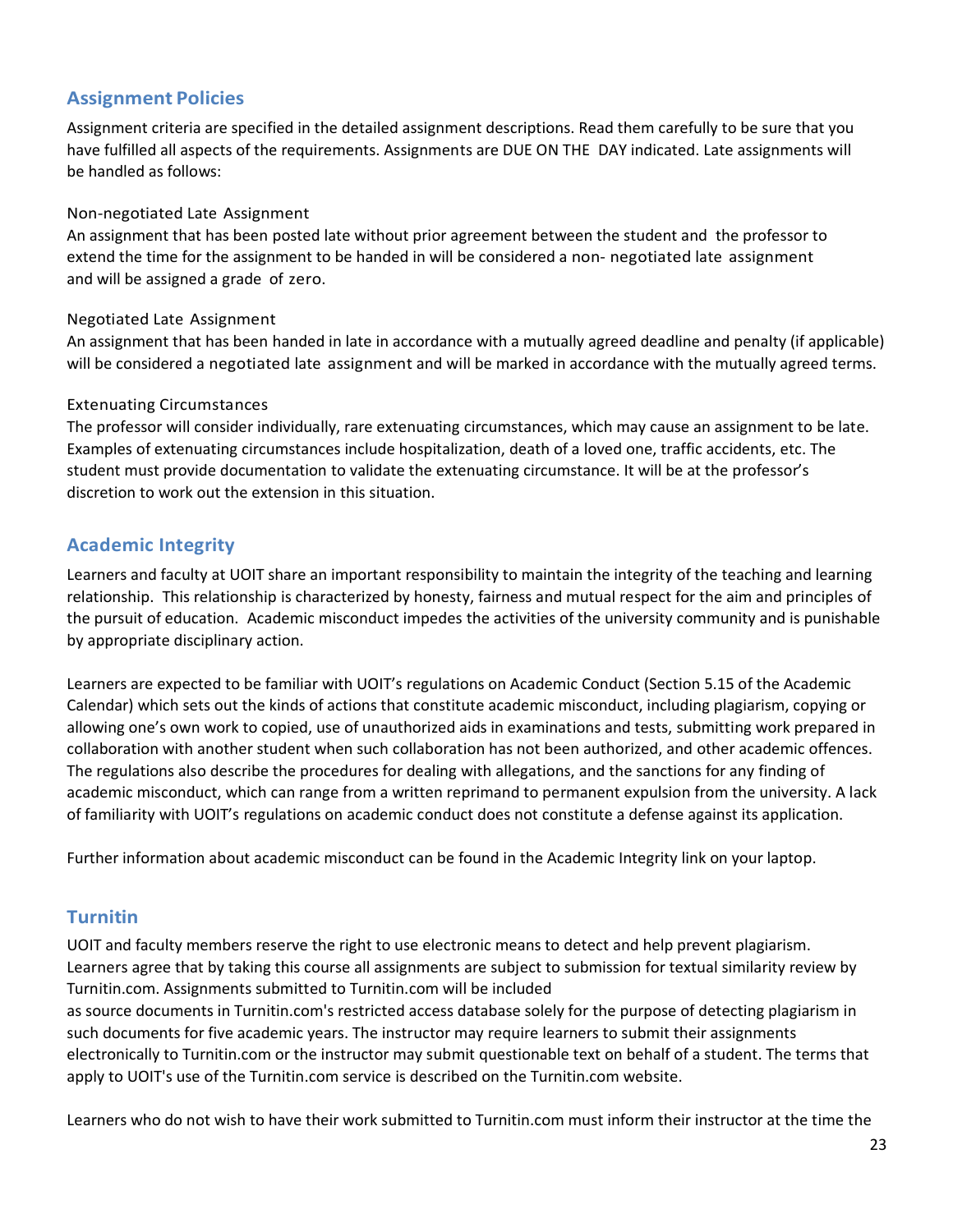work is assigned and provide with their assignment a signed Turnitin.com Assignment Cover sheet: <http://www.uoit.ca/assets/Academic~Integrity~Site/Forms/Assignment%20Cover%20sheet.pdf>

Further information about Turnitin can be found on the Academic Integrity link on your laptop.

## **Communication**

This course is based on the premise that critical examination of data is the basis for advancing knowledge. Defining a research question, identifying and gathering appropriate data, analyzing that data and reporting results are the bases of scientific inquiry.

The methodology for course delivery models effective PBL. Course assessment strategies provide learners with opportunitiesto demonstrate their ability to communicate orally, in writing and through the use of multimedia.

The course itselfis not only a vehicle for collaborative learning, but also forself-reflection and the input of colleagues. Class activities include the sharing, analysis and assessment of online and face-to face interactions. Participants in this course are expected to critically assess the assumptions of their work and the work of their peers. Effective communication is the vehicle through which teacher candidates learn to access, share and expand their base of professional knowledge. It brings knowledge into practice.

# **Use of Technology**

The course learning outcomes, topic outline, and assessment criteria illustrate the need forlearnersto use and produce digital media. The digital medium is used as both a resource source and a vehicle for ongoing communication with peers, the professor and experts from the field. Learners may choose to explore multimedia presentations in greater depth and detail as part of their culminating project. The course website is an essential tool; teacher candidates are expected to actively engage in the location, evaluation, and synthesis of web-based materials.

Additional Tools to be used:

- Google Drive
- Twitter
- IM programs (such as Messenger, etc.)
- Skype (for brief 1:1 meetings)
- YouTube (post video)
- Prezi [\(http://prezi.com/\)](http://prezi.com/)
- Cmap [\(http://cmap.ihmc.us/\)](http://cmap.ihmc.us/)
- https://bubbl.us/

# **Individual Needs and Diversity**

Course methodology is designed to attend to a range of learning styles and abilities of teacher candidates. The selection of course readings provides an ethnic and gender balance. A prime function of this course is to support learners as they struggle to understand how important issues, such as individual needs and diversity can be integrated into their own learning situations. The instructor establishes a climate for learning, which encourages learners to explore, and debate issues from their own perspectives, while remaining open to and respectful of the ideas and opinions of others.